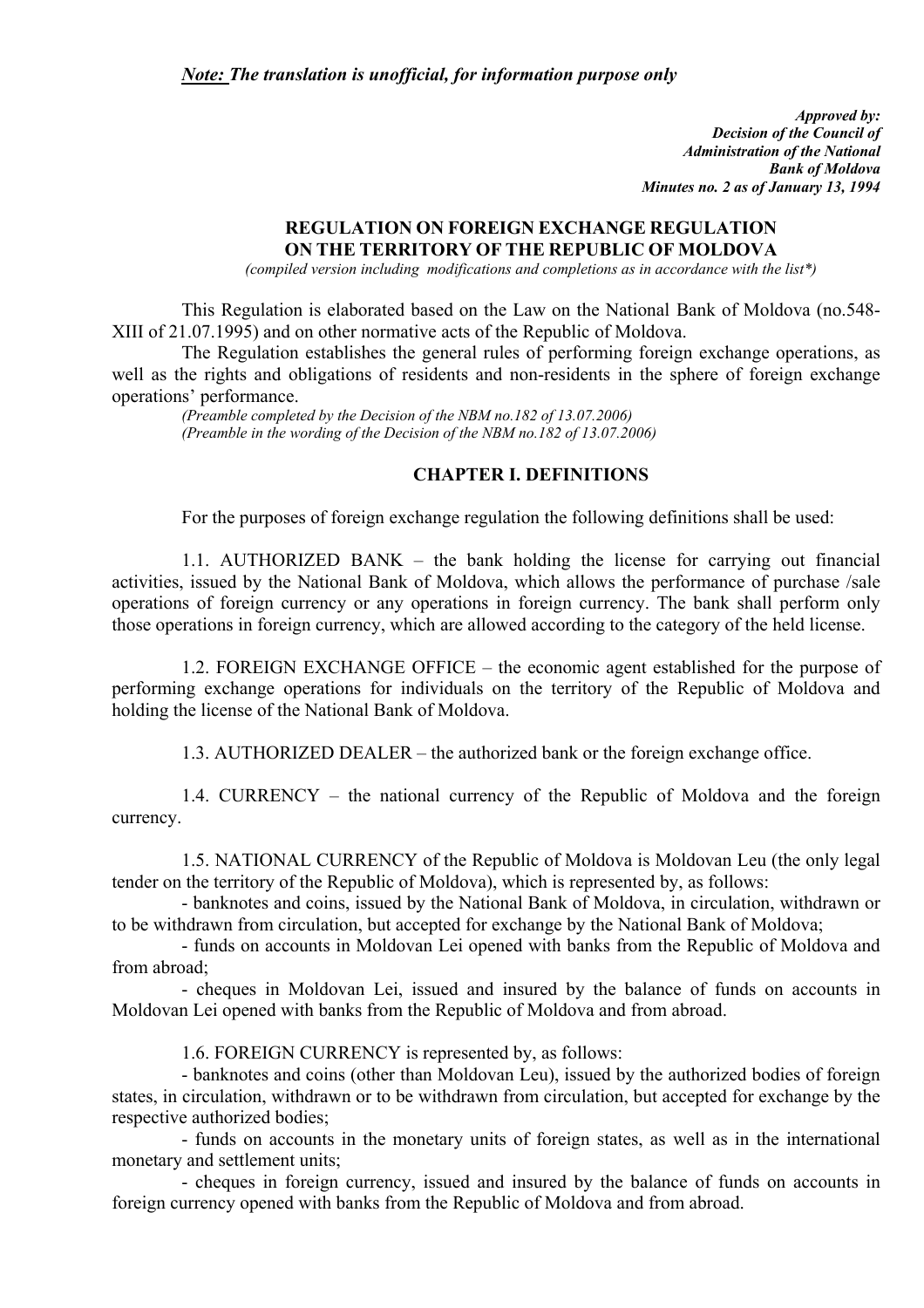The list of free convertible currencies, used for the purposes of foreign exchange regulation on the territory of the Republic of Moldova, is specified in Attachment no.1 to this Regulation.

#### 1.7. FOREIGN EXCHANGE OPERATIONS shall mean:

a) operations in foreign currency, including purchase and sale operations of foreign currency;

b) operations in Moldovan Lei, except for the operations between residents providing for making payments and transfers on the territory of the Republic of Moldova and the operations of residents providing for making unilateral transfers on the territory of the Republic of Moldova.

The operations indicated in letters a) and b) of this item shall include, as well, the import into /export from the Republic of Moldova of banknotes, coins and cheques in national currency, as well as of banknotes, coins and traveller's cheques in foreign currency.

1.8. PAYMENTS /TRANSFERS ON INTERNATIONAL CURRENT OPERATIONS – payments /transfers (in Moldovan Lei and foreign currency) between residents and non-residents for purposes other than capital transfer, which shall include, but not limited to, as follows:

1.8.1. any payments made in connection with external trade and other current operations, including rendering of services and execution of works, as well as bank credit facilities (through letters of credit, overdrafts, overnights, credit cards) with initial repayment periods of less than one year;

1.8.2. payments representing the interest on loans and the net income from other capital investments;

1.8.3. payments on loans' repayment and amortization of direct investments;

1.8.4. transfers of funds for the purpose of family maintenance expenses (hereinafter – family expenses).

1.9. RESIDENTS:

1.9.1. Individuals (citizens of the Republic of Moldova, foreign citizens and stateless persons) permanently residing in the Republic of Moldova and holding the corresponding identity documents issued by the authorized bodies of the Republic of Moldova, including such individuals that are temporary abroad.

1.9.2. The Government of the Republic of Moldova, as well as the diplomatic missions, consular offices and other official representations of the Republic of Moldova located abroad.

1.9.3. Legal entities, as well as enterprises and organizations that are not legal entities, established and registered under the legislation in force of the Republic of Moldova, located in the Republic of Moldova.

1.9.4. Representations located abroad of the residents, indicated in item 1.9.3, meaning any separate subdivisions of such residents, protecting and representing the interests thereof.

1.9.5. Branches of the non-residents, indicated in item 1.10.2, located and registered in the Republic of Moldova, meaning any separate subdivisions of such non-residents exercising some of the attributions thereof.

Hereinafter, for the purpose of this Regulation, the residents listed in items  $1.9.2 - 1.9.5$  shall be referred to as "resident legal entities".

1.10. NON-RESIDENTS:

1.10.1. Individuals permanently residing abroad and holding the corresponding identity documents issued by the authorized bodies of the foreign states, including such individuals that are temporary in the Republic of Moldova.

1.10.2. Legal entities, as well as enterprises and organizations that are not legal entities, established and registered under the legislation in force of foreign states, located abroad.

1.10.3. The Governments of foreign states, as well as the diplomatic missions, consular offices and other official representations of foreign states located in the Republic of Moldova.

1.10.4. Representations of international organisations located and accredited in the Republic of Moldova.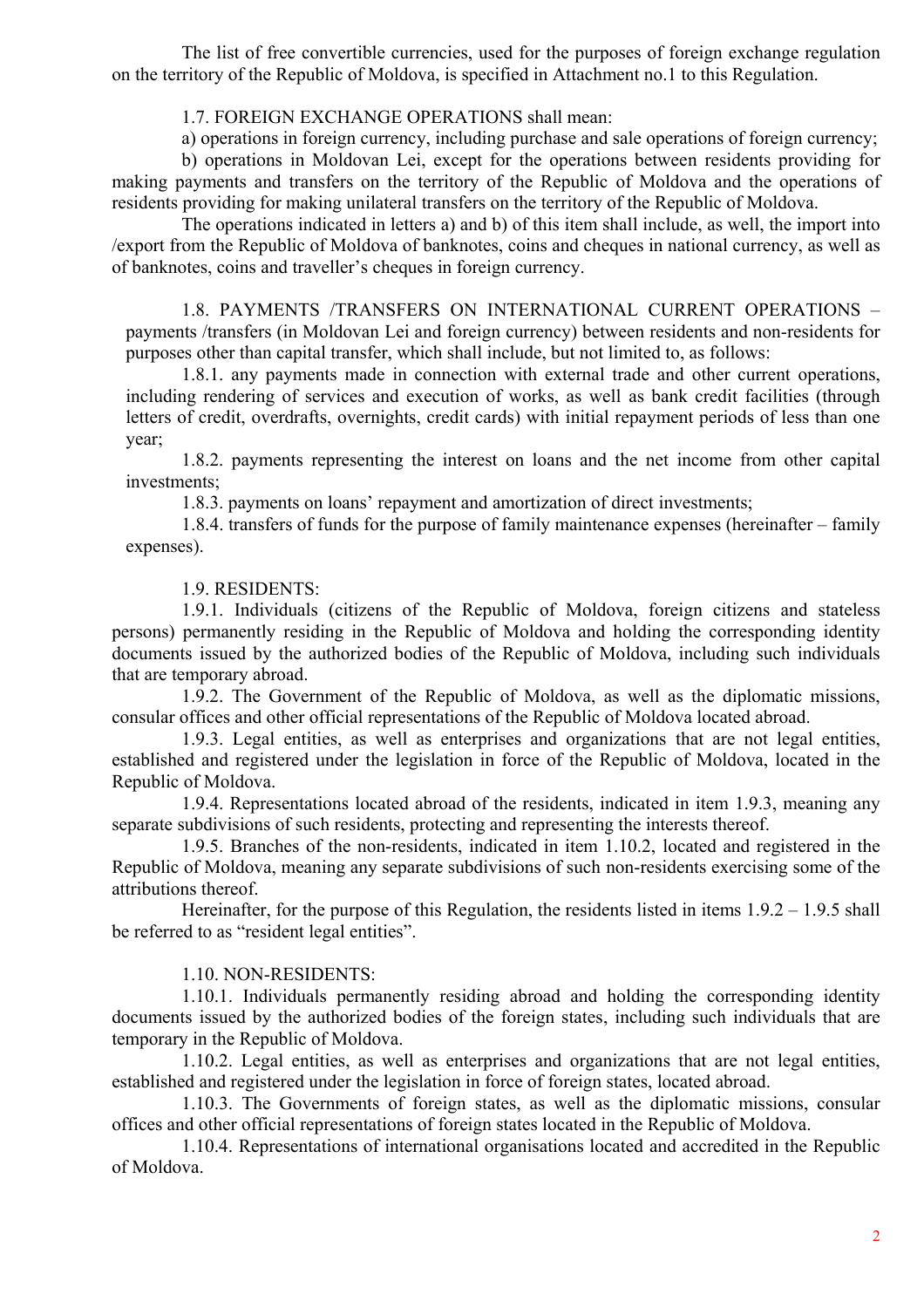1.10.5. Representations located and registered in the Republic of Moldova of the nonresidents, indicated in item 1.10.2, meaning any separate subdivisions of such non-residents, protecting and representing the interests thereof.

1.10.6. Branches located abroad of the residents, indicated in item 1.9.3, meaning any separate subdivisions of such residents exercising some of the attributions thereof.

Hereinafter, for the purpose of this Regulation, the non-residents listed in items  $1.10.2 -$ 1.10.6 shall be referred to as "non-resident legal entities".

1.11. EXCHANGE RATE – the price of one currency expressed in other currency, which is fixed, under the provisions of this Regulation, by the National Bank of Moldova (official exchange rate) or by the authorized dealers (rate, exchange rate, purchasing and selling rate).

1.12. FOREIGN EXCHANGE QUOTATION – fixing of the exchange rate of the national currency against foreign currencies.

1.13. SINGLE PAYMENT /TRANSFER – the one-time payment /transfer made by the individual or the legal entity via a payment order /form.

*(Chapter I modified by the Decision of the NBM no.182 of 13.07.2006) (Chapter I modified by the Decision of the NBM no.187 of 29.07.2004) (Chapter I modified by the Decision of the NBM no.278 of 13.11.2003) (Chapter I modified by the Decision of the NBM no.15 of 30.01.2003) (Chapter I modified by the Decision of the NBM no.125 of 06.06.2002) (Chapter I modified by the Decision of the NBM no.40 of 15.02.2001) (Chapter I modified by the Decision of the NBM no.340 of 14.11.2000)*

# **CHAPTER II. IMPORT INTO /EXPORT FROM THE REPUBLIC OF MOLDOVA OF BANKNOTES, COINS AND CHEQUES**

2.1. The import into /export from the Republic of Moldova by resident and non-resident individuals of banknotes, coins and cheques in national currency, as well as of banknotes, coins and traveller's cheques in foreign currency shall be made under the provisions of the Law (no.1569-XV of 20.12.2002) on the procedure of import into and export from the territory of the Republic of Moldova of goods by individuals.

2.2. Based on Art.3/1, para (1), letter c) of the Law specified in item 2.1 of this Regulation, the National Bank of Moldova shall establish the following documents on the basis of which individuals may export from the Republic of Moldova banknotes, coins and cheques in national currency, as well as banknotes, coins and traveller's cheques in foreign currency:

a) currency export permissions issued by authorised banks in the cases indicated in items 4.4.7 and 5.5.5 of this Regulation;

b) currency export permissions issued by the National Bank of Moldova in the cases and under the terms stipulated in the Instruction on the transfer /export from the Republic of Moldova of funds by certain categories of individuals (approved by the Decision of the Council of Administration of the National Bank of Moldova no.184 of 13.07.2006).

2.3. Banks may perform operations of import into /export from the Republic of Moldova of cash in national currency or in foreign currency, within the financial activities carried out according to the licenses issued by the National Bank of Moldova. These operations shall be performed under the provisions of the Instruction on the import into /export from the Republic of Moldova of cash by banks (approved by the Decision of the Council of Administration of the National Bank of Moldova no.340 of 18.11.1998, with further modifications and completions).

*(Chapter II in the wording of the Decision of the NBM no.182 of 13.07.2006) (Chapter II modified by the Decision of the NBM no.111 of 20.05.2004) (Chapter II modified by the Decision of the NBM no.195 of 07.08.2003) (Chapter II modified by the Decision of the NBM no.15 of 30.01.2003)*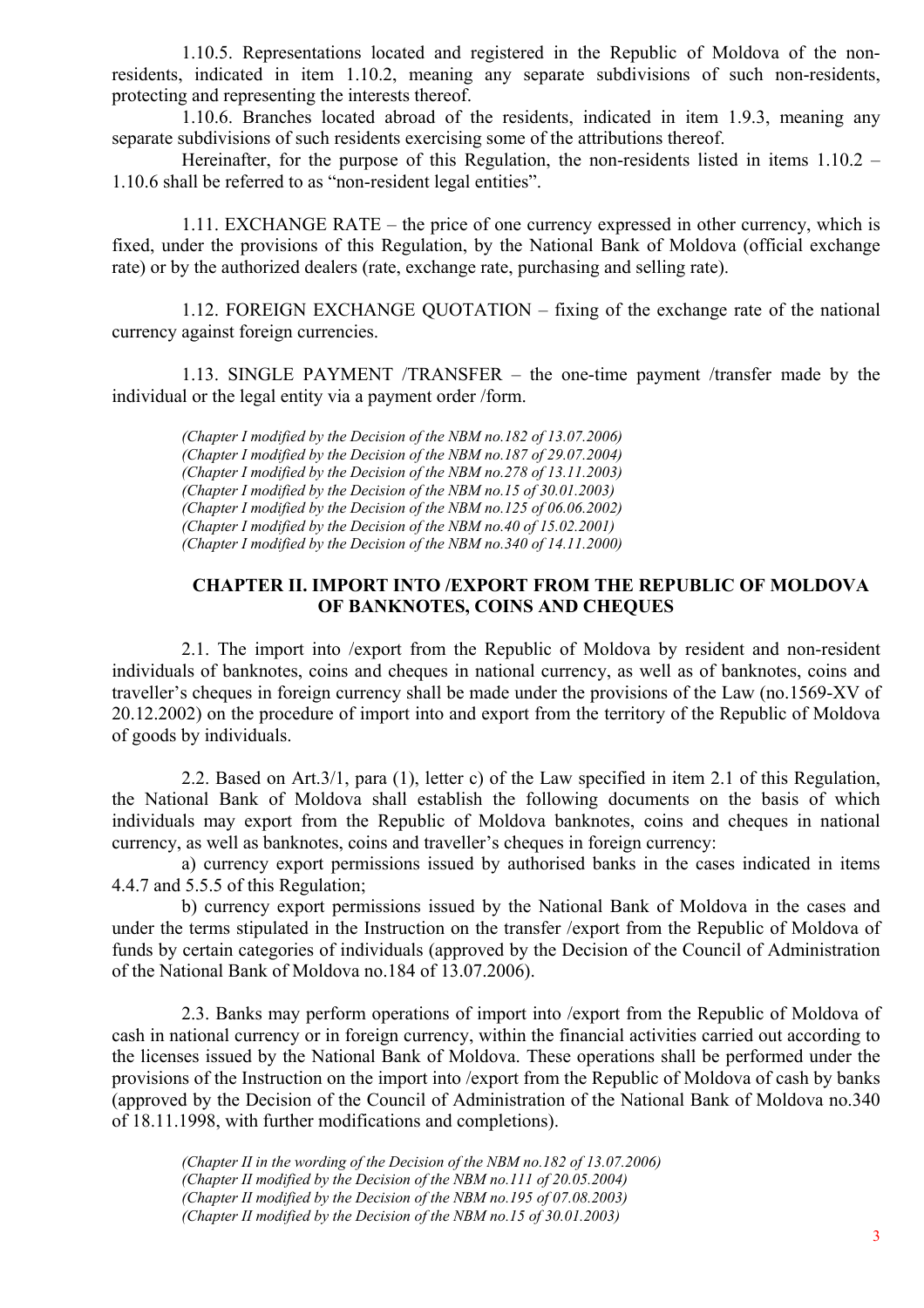# **CHAPTER III. REPATRIATION OF FUNDS AND KEEPING OF FOREIGN CURRENCY IN RESIDENT LEGAL ENTITY'S VAULT**

3.1. Residents shall be obliged to transfer (repatriate) into the Republic of Moldova all the amounts (in foreign currency and in Moldovan Lei) proceeding from external operations, except for the commissions and other related bank expenses (in accordance with the international banking practice).

The following shall make exception from the specified obligation:

a) authorized banks – for the amounts received within the activity carried out on the basis of the license issued by the National Bank of Moldova;

b) resident legal entities – exclusively in the cases provided for by the Instruction on making of capital transfer in the form of investments (approved by the Decision of the Council of Administration of the National Bank of Moldova no.186 of 29.07.2004, with further modifications and completions), as well as in the cases when the authorisation of the National Bank of Moldova expressly stipulates such exception;

 c) resident individuals– for the amounts received abroad during their temporary stay abroad and exclusively for such period;

d) resident economic agents – for the cases provided for by the Law on regulation of repatriation of funds, goods and services obtained from external economic transactions (no.1466-XIII of 29.01.1998).

The transfer (repatriation) of funds into the Republic of Moldova by resident legal entities shall be made to their accounts opened with authorized banks.

3.2. Economic agents-residents of the Republic of Moldova shall be obliged to enter to their accounts opened with authorized banks the funds (both in foreign currency and in Moldovan Lei) proceeding from export or other external economic transactions within the periods provided for by the Law on regulation of repatriation of funds, goods and services obtained from external economic transactions (no.1466-XIII of 29.01.1998).

3.3. Hotels and other organizations, which have received the licenses /authorisations of the National Bank of Moldova allowing the reception from individuals of cash in foreign currency, shall be obliged to sell such currency to the authorised bank, unless otherwise provided for in the authorisation of the National Bank of Moldova.

Organizations that, under the legislation in force, have the right to confiscate (withdraw) foreign currency, shall, as well, sell such currency to the authorized bank, unless otherwise expressly established in the legislative acts of the Republic of Moldova or by the National Bank of Moldova.

3.4. The cash in foreign currency may be kept in resident legal entity's vault in the event that:

a) the cash in foreign currency was provided from the account of the resident legal entity under item 4.4.5 of this Regulation;

b) the cash in foreign currency was received from individuals according to the corresponding license /authorisation of the National Bank of Moldova allowing the reception from individuals of cash in foreign currency.

The National Bank of Moldova may establish the limit of cash in foreign currency, which may be kept in the vault of the resident legal entity holding the specified license /authorisation of the National Bank of Moldova. The amounts exceeding the established limit shall be submitted to the authorised bank for sale.

*(Chapter III modified by the Decision of the NBM no.182 of 13.07.2006) (Chapter III modified by the Decision of the NBM no.25 of 27.01.2005) (Chapter III modified by the Decision of the NBM no.187 of 29.07.2004) (Chapter III modified by the Decision of the NBM no.15 of 30.01.2003) (Chapter III modified by the Decision of the NBM no.125 of 06.06.2002) (Chapter III modified by the Decision of the NBM no.340 of 14.11.2000)*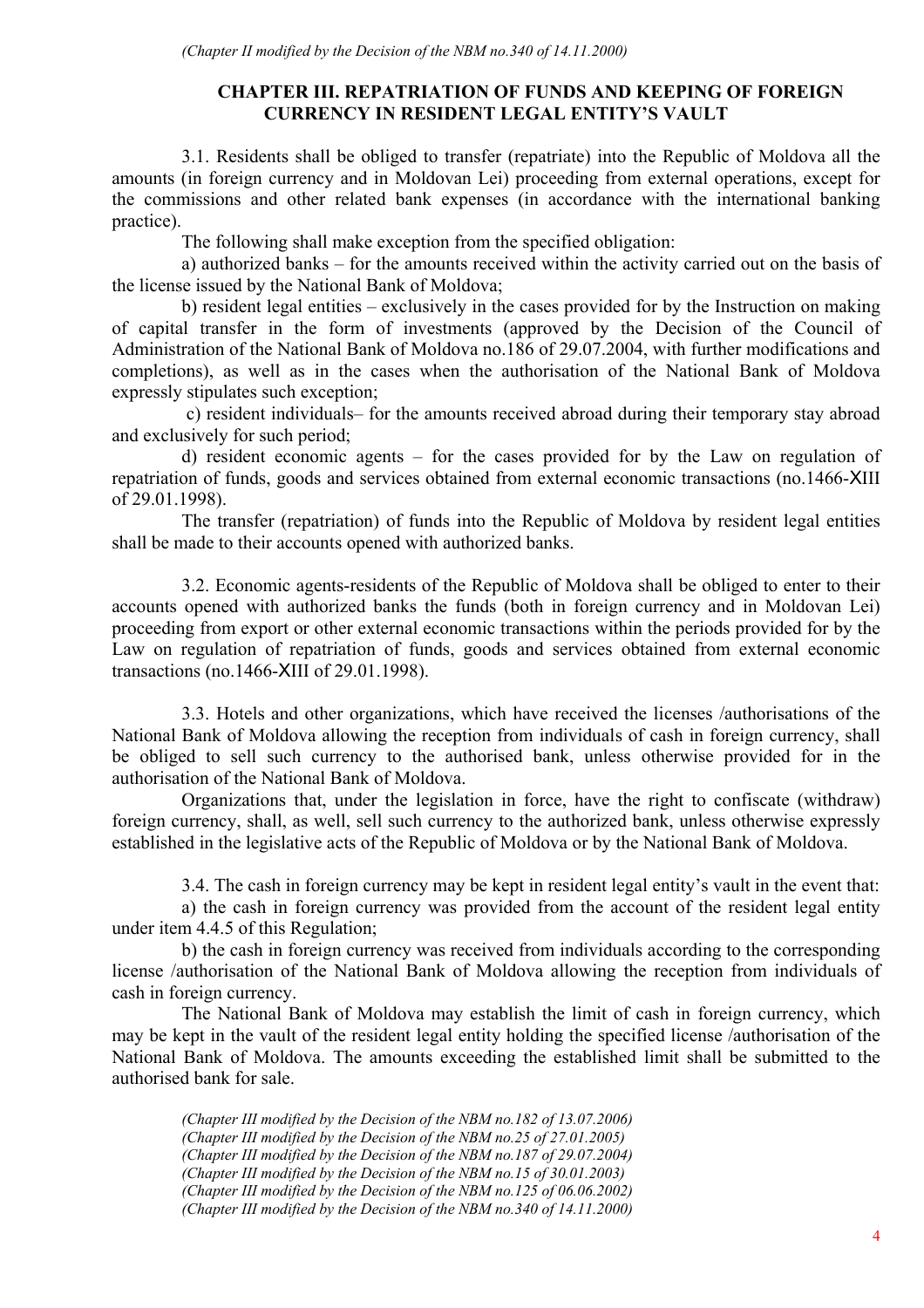# **CHAPTER IV. RESIDENTS' ACCOUNTS IN FOREIGN CURRENCY**

4.1 Resident legal entities and individuals shall have the right to open accounts in foreign currency with authorized banks.

Opening of accounts with authorized banks shall be made under the provisions of the normative acts that regulate bank accounts' opening.

4.2. Resident legal entities and individuals shall have the right to open accounts abroad and carry out operations through such accounts under the provisions of Chapter IX "Capital transfer", Attachment no.2 "Operations related to capital transfer, which may be performed without the authorisation by the National Bank of Moldova" of this Regulation and the provisions of other normative acts of the National Bank of Moldova.

# 4.3. RESIDENT INDIVIDUALS' ACCOUNTS IN FOREIGN CURRENCY

4.3.1. The following shall be entered to resident individuals' accounts in foreign currency:

a) foreign currency in cash /traveller's cheques in foreign currency;

b) foreign currency related to cheques issued by non-residents;

c) foreign currency transferred from abroad on account holder's name;

d) foreign currency transferred from another account of the same account holder, opened with the same or an another authorised bank;

e) foreign currency obtained as a result of conversion of account holder's funds;

f) amounts of interests on such accounts;

g) foreign currency previously transferred from resident individual's account and returned to such account;

h) foreign currency, provided for by the National Bank of Moldova to be transferred to resident individual's account in foreign currency.

4.3.2. The following operations may be performed from resident individual's account in foreign currency:

a) provision of cash /traveller's cheques in foreign currency;

b) transfer of foreign currency to another account of the same account holder, opened with the same or an another authorised bank;

c) making, through different forms (bank transfer, cheques (other than traveller's cheques) in foreign currency etc.) of payments /transfers under the provisions of this Regulation, of other normative acts of the National Bank of Moldova;

d) sale of foreign currency to the authorised bank against other foreign currency /Moldovan Lei;

e) return of foreign currency erroneously entered to the account;

f) payment of commissions and interests in favour of the authorised bank.

4.4. RESIDENT LEGAL ENTITIES' ACCOUNTS IN FOREIGN CURRENCY

4.4.1. The following shall be entered to resident legal entities' accounts in foreign currency:

a) foreign currency transferred from abroad on account holder's name;

b) foreign currency transferred from another account of the same account holder, opened with the same or an another authorised bank;

c) foreign currency obtained as a result of conversion of account holder's funds;

d) amounts of interests on such accounts;

e) foreign currency previously transferred from resident legal entity's account and returned to such account;

f) foreign currency obtained through transfer from residents /non-residents in other cases that do not contravene the legislation in force of the Republic of Moldova.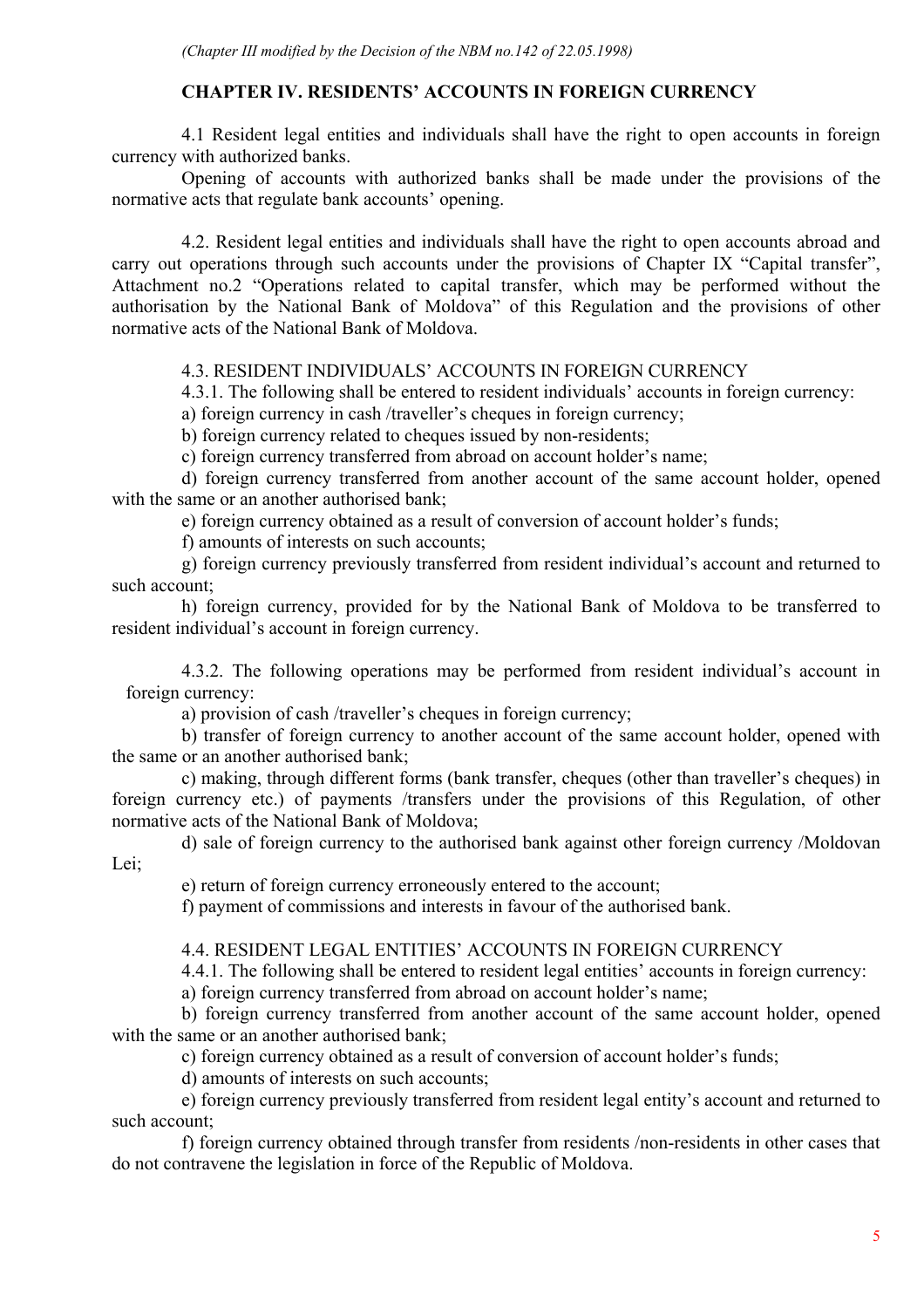Funds may be entered to resident legal entities' accounts exclusively by transfer, unless otherwise expressly provided for in the legislative acts of the Republic of Moldova or by the National Bank of Moldova.

4.4.2. The following operations may be performed from resident legal entity's account in foreign currency:

a) transfer of foreign currency to another account of the same account holder, opened with the same or an another authorised bank;

b) making, through different forms (bank transfer, cheques (other than traveller's cheques) in foreign currency etc.) of payments /transfers under the provisions of this Regulation and of other normative acts of the National Bank of Moldova;

c) sale of foreign currency to the authorised bank against other foreign currency /Moldovan Lei;

d) return of foreign currency erroneously entered to the account;

e) payment of commissions and interests in favour of the authorised bank.

Funds may be used from resident legal entities' accounts exclusively by transfer, unless otherwise expressly provided for in the legislative acts of the Republic of Moldova or by the National Bank of Moldova.

4.4.3. The foreign currency in cash /traveller's cheques in foreign currency may be deposited on resident legal entities' accounts by non-residents or the authorised persons thereof in the case of:

a) payment according to the contracts providing for the export of goods (including leasing object), services against funds;

b) return of funds transferred in advance according to the contracts providing for the import of goods (including leasing object), services against funds;

c) deposit of funds by non-residents in resident legal entities' share capital.

The deposit of the indicated funds shall be made with the submission to the authorised bank, depending on the case, of contracts specified in letters a) and b) of this item or of constitutive documents, drawn up under the provisions of the legislation, as well as of the document confirming the authority given by the non-resident. The document confirming such authority shall not be submitted to the authorised bank in the case when the non-resident individual deposits funds, on own account and name, on resident legal entity's account according to the cases specified in this item.

The specified documents shall be submitted to the authorised bank in original or notaryauthenticated copies and photocopies. The originals /notary-authenticated copies of these documents shall be returned to the respective person, while their photocopies authenticated by bank's responsible officer shall be kept at the authorised bank.

4.4.4. On resident legal entities' accounts may be deposited, as well, foreign currency in cash /traveller's cheques in foreign currency, which represents, as follows:

a) foreign currency deposited on foreign exchange offices' accounts, obtained by such offices as a result of performing exchange operations in cash with individuals;

b) amounts of funds totally or partially unused, which were previously received from legal entities' accounts according to item 4.4.5 of this Regulation;

c) the balance of the account closed abroad that is repatriated, observing the requirements provided for in the Instruction on opening accounts abroad (approved by the Decision of the Council of Administration of the National Bank of Moldova no.279 of 13.11.2003, with further modifications and completions);

d) foreign currency in cash proceeding from carrying out financial activities under the legislation in force, deposited by the authorised banks on their accounts opened with other authorised banks.

4.4.5. From resident legal entities' accounts, cash in foreign currency /traveller's cheques in foreign currency may be withdrawn for the following purposes: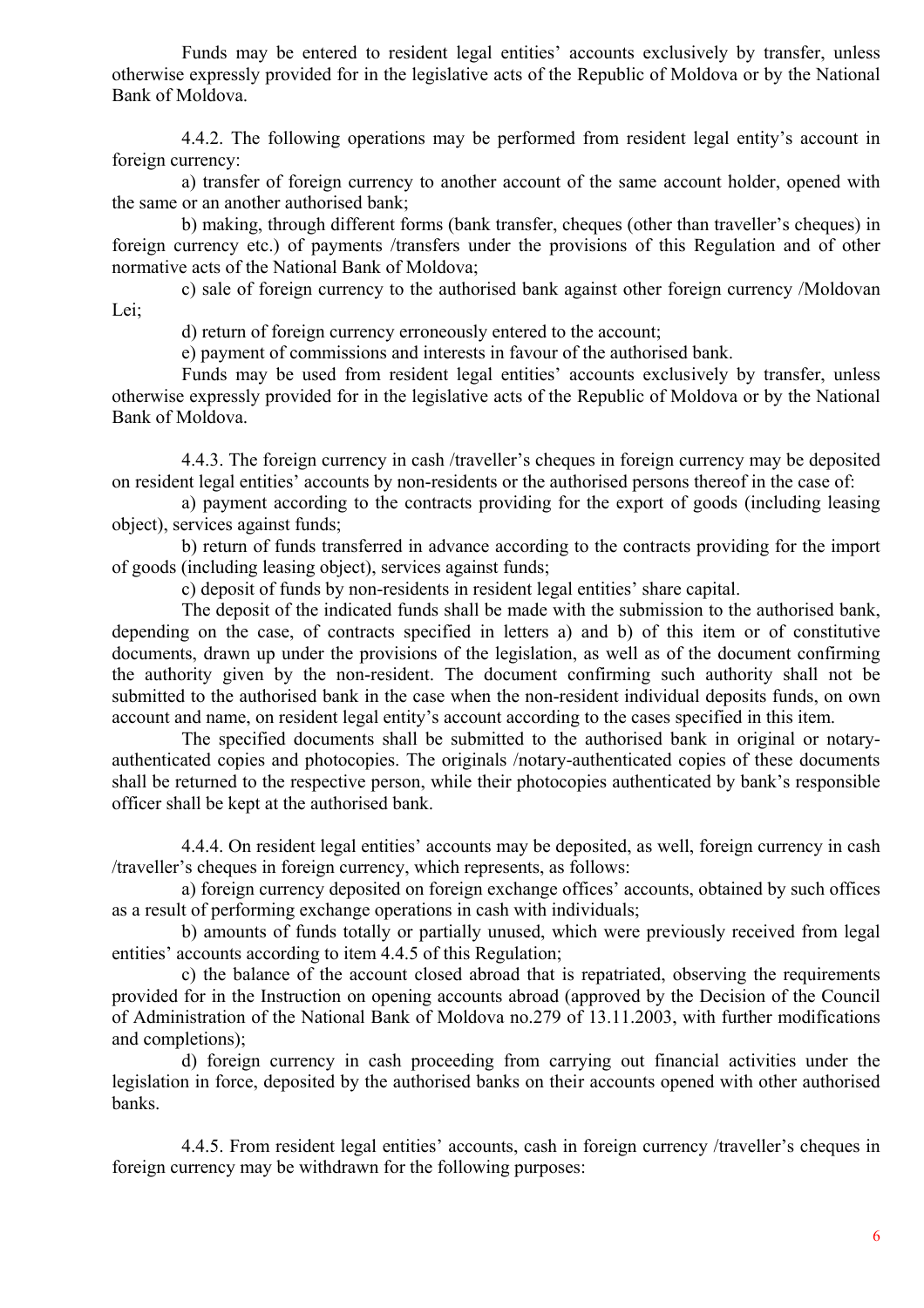a) for business trips expenses and other expenses related to business trips abroad as provided for by the respective Regulation approved by the Decision of the Government of the Republic of Moldova no.836 of 24.06.2002, with further modifications and completions;

The authorised banks shall provide to resident legal entities foreign currency in cash /traveller's cheques in foreign currency for the specified expenses in the maximum amount of the equivalent of 10000 Euro /month /individual on business trip (that is the representation of the resident legal entity);

b) from the account of the economic agent acting in the civil aviation domain and holding the authorisation of the National Bank of Moldova for withdrawing foreign currency in cash from the account in foreign currency for payment of expenses related to servicing of its aircrafts in foreign airports in the case when irregular (chartered) flights take place or landing on technical reasons – for the purpose of making abroad the specified payments;

c) from foreign exchange office's account – for the purpose of performing exchange operations in cash with individuals;

d) from authorised banks' accounts opened with other authorised banks – for the purpose of carrying out financial activities under the legislation in force.

4.4.6. The provision of cash in foreign currency /traveller's cheques in foreign currency shall be made by the authorised bank upon the submission by the resident legal entity of the following documents:

a) in the case indicated in item 4.4.5 letter a) of this Regulation – confirming documents (business trip order, information on business trip expenses with the assignment of the respective amounts for each person on business trip) and the list of persons on business trips on whose name the issue of currency export permissions is requested;

b) in the case indicated in item 4.4.5 letter b) of this Regulation – the authorisation of the National Bank of Moldova, as well as the list of persons on whose name the issue of currency export permissions is requested;

Confirming documents stipulated in letter a) of this item shall be submitted to and kept at the authorised bank under the provisions of the normative acts of the National Bank of Moldova.

The list of persons on whose name is requested the issue of currency export permissions (authenticated with account holder's authorised signatures and the stamp thereof) shall be submitted in original and kept at the authorised bank.

The authorisation of the National Bank of Moldova specified in letter b) of this item shall be submitted to the authorised bank in original and in photocopy. Authorisation's original shall be returned to the respective person, while its photocopy authenticated by bank's responsible officer shall be kept at the authorised bank.

4.4.7. Upon the provision of cash in foreign currency /traveller's cheques in foreign currency according to item 4.4.5 letters a) and b) of this Regulation, the authorised bank, following the written request of the respective legal entity, shall issue currency export permissions on the name of the persons and for the amounts assigned according to the list submitted by the legal entity.

The currency export permissions issued by the authorised banks, which were not submitted to customs authorities of the Republic of Moldova shall be kept at the respective resident legal entities.

*(Chapter IV in the wording of the Decision of the NBM no.182 of 13.07.2006) (Chapter IV modified by the Decision of the NBM no.284 of 22.09.2005) (Chapter IV modified by the Decision of the NBM no.25 of 27.01.2005) (Chapter IV modified by the Decision of the NBM no.196 of 05.08.2004) (Chapter IV modified by the Decision of the NBM no.111 of 20.05.2004) (Chapter IV modified by the Decision of the NBM no.278 of 13.11.2003) (Chapter IV modified by the Decision of the NBM no.195 of 07.08.2003) (Chapter IV modified by the Decision of the NBM no.15 of 30.01.2003) (Chapter IV modified by the Decision of the NBM no.125 of 06.06.2002) (Chapter IV modified by the Decision of the NBM no.40 of 15.02.2001) (Chapter IV modified by the Decision of the NBM no.340 of 14.11.2000) (Chapter IV modified by the Decision of the NBM no.200 of 26.07.1999) (Chapter IV modified by the Decision of the NBM no.415 of 30.12.1999)*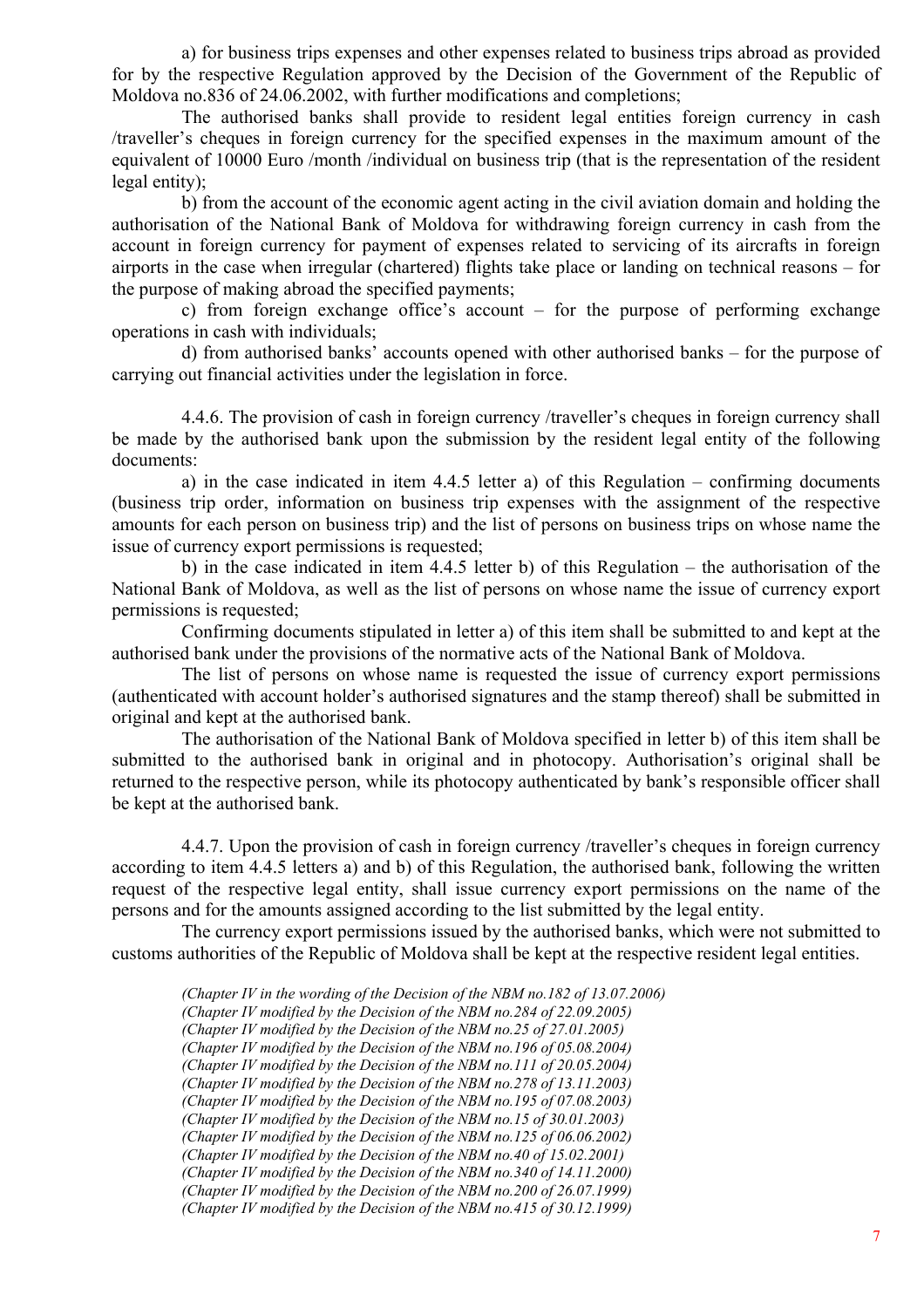*(Chapter IV modified by the Decision of the NBM no.296 of 27.10.1998) (Chapter IV modified by the Decision of the NBM no.142 of 22.05.1998)*

# **CHAPTER V. NON-RESIDENTS' ACCOUNTS**

5.1. Non-resident individuals and legal entities shall have the right to open accounts in Moldovan Lei and in foreign currency with authorised banks.

Opening of accounts with authorised banks shall be made by non-resident individuals and legal entities under the normative acts regulating the opening of bank accounts.

Individuals and legal entities (other than banks) from the Republic of Belarus and Ukraine shall have the right to open accounts in Moldovan Lei with authorised banks only if they hold the permission of the central bank of the corresponding state.

The individuals of the specified states may open accounts in Moldovan Lei with authorised banks, for the period of their temporary stay in the Republic of Moldova, without holding the mentioned permission.

#### 5.2. NON-REZIDENT INDIVIDUALS' ACCOUNTS IN MOLDOVAN LEI

5.2.1. The following shall be entered to non-resident individuals' accounts in Moldovan Lei: a) cash in Moldovan Lei;

b) amounts transferred from another account of the same account holder, opened with the same or an another authorised bank;

c) amounts proceeding from the sale of foreign currency by non-resident individual on the domestic foreign exchange market;

d) amounts of interests on such accounts;

e) amounts proceeding from other sources that do not contravene the legislation in force of the Republic of Moldova.

5.2.2. The following operations may be performed from non-resident individual's account in Moldovan Lei:

a) provision of cash in Moldovan Lei;

b) transfer of Moldovan Lei to another account of the same account holder, opened with the same or an another authorised bank;

c) making of payments /transfers under the provisions of this Regulation, other normative acts of the National Bank of Moldova;

d) sale of Moldovan Lei to the authorised bank against foreign currency;

e) return of Moldovan Lei erroneously entered to the account;

f) payment of commissions and interests in favour of the authorised bank.

5.3. NON-RESIDENT LEGAL ENTITIES' ACCOUNTS IN MOLDOVAN LEI

5.3.1. The following shall be entered to non-resident legal entities' accounts in Moldovan Lei:

a) Moldovan Lei transferred from another account of the same account holder, opened with the same or an another authorised bank;

b) amounts proceeding from the sale of foreign currency by non-resident legal entity on the domestic foreign exchange market;

c) amounts of interests on such accounts;

d) Moldovan Lei proceeding from other sources that do not contravene the legislation in force of the Republic of Moldova.

Funds may be entered to non-resident legal entities' accounts exclusively by transfer, unless otherwise expressly provided for in the legislative acts of the Republic of Moldova or by the National Bank of Moldova.

5.3.2. The following operations may be performed from non-resident legal entity's account in Moldovan Lei: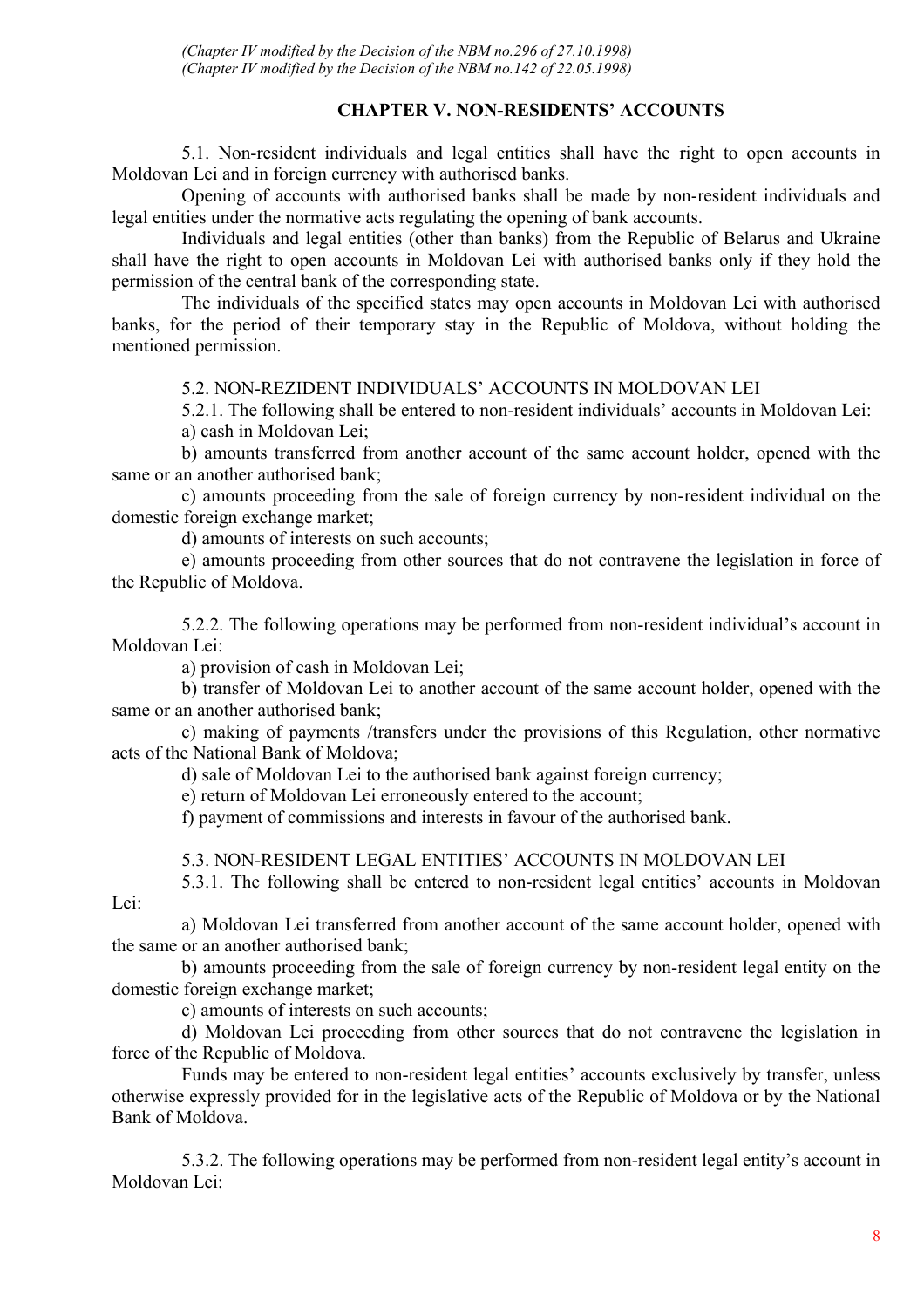a) transfer of Moldovan Lei to another account of the same account holder, opened with the same or an another authorised bank;

b) making of payments /transfers under the provisions of this Regulation, of other normative acts of the National Bank of Moldova;

c) sale of Moldovan Lei to the authorised bank against foreign currency;

d) return of Moldovan Lei erroneously entered to the account;

e) payment of commissions and interests in favour of the authorised bank.

Funds may be used from non-resident legal entities' accounts exclusively by transfer, unless otherwise expressly provided for in the legislative acts of the Republic of Moldova or by the National Bank of Moldova.

5.3.3. On non-resident legal entities' accounts in Moldovan Lei may be deposited Moldovan Lei in cash, representing as follows:

a) amounts of funds totally or partially unused, which were previously received according to item 5.3.5 of this Regulation;

b) funds, deposited on their accounts by diplomatic missions, consular offices, other official representations of foreign states and representations of international organizations located and accredited in the Republic of Moldova, received within the current activity thereof;

c) funds, deposited on their accounts by the representations of non-resident transport enterprises, obtained from the sale of transportation documents on the territory of the Republic of Moldova;

d) funds deposited by non-resident banks on their accounts in Moldovan Lei opened with authorised banks, under the provisions of the Instruction on the import into /export from the Republic of Moldova of cash by banks (approved by the Decision of the Council of Administration of the National Bank of Moldova no.340 of 18.11.1998, with further modifications and completions).

5.3.4. When depositing cash in Moldovan Lei by the representations of non-resident legal entities on their accounts opened with authorised banks according to item 5.3.3 letter c) of this Regulation, the confirmation regarding the origin of the deposited funds shall be submitted. Such confirmation (authenticated with account holder's authorised signatures and his /her stamp) shall be submitted in original and kept at the authorised bank.

5.3.5. From non-resident legal entities' accounts in Moldovan Lei may be provided cash in Moldovan Lei in the following cases:

a) from non-resident banks' accounts under the provisions of the Instruction on the import into /export from the Republic of Moldova of cash by banks (approved by the Decision of the Council of Administration of the National Bank of Moldova no.340 of 18.11.1998, with further modifications and completions);

b) from the accounts of diplomatic missions, consular offices, other official representations of foreign states and representations of international organizations, as well as of representations of other non-resident legal entities located in the Republic of Moldova for the following purposes:

(i) expenses related to employees' remuneration;

(ii) business trip expenses;

(iii) other current expenses related to the activity thereof on the territory of the Republic of Moldova.

# 5.4. NON-RESIDENT INDIVIDUALS' ACCOUNTS IN FOREIGN CURRENCY

5.4.1. The following shall be entered to non-resident individuals' accounts in foreign currency:

a) foreign currency in cash /traveller's cheques in foreign currency;

b) foreign currency related to cheques issued by non-residents;

c) foreign currency transferred from abroad on account holder's name;

d) foreign currency transferred from another account of the same account holder, opened with the same or an another authorised bank;

e) foreign currency obtained as a result of conversion of account holder's funds;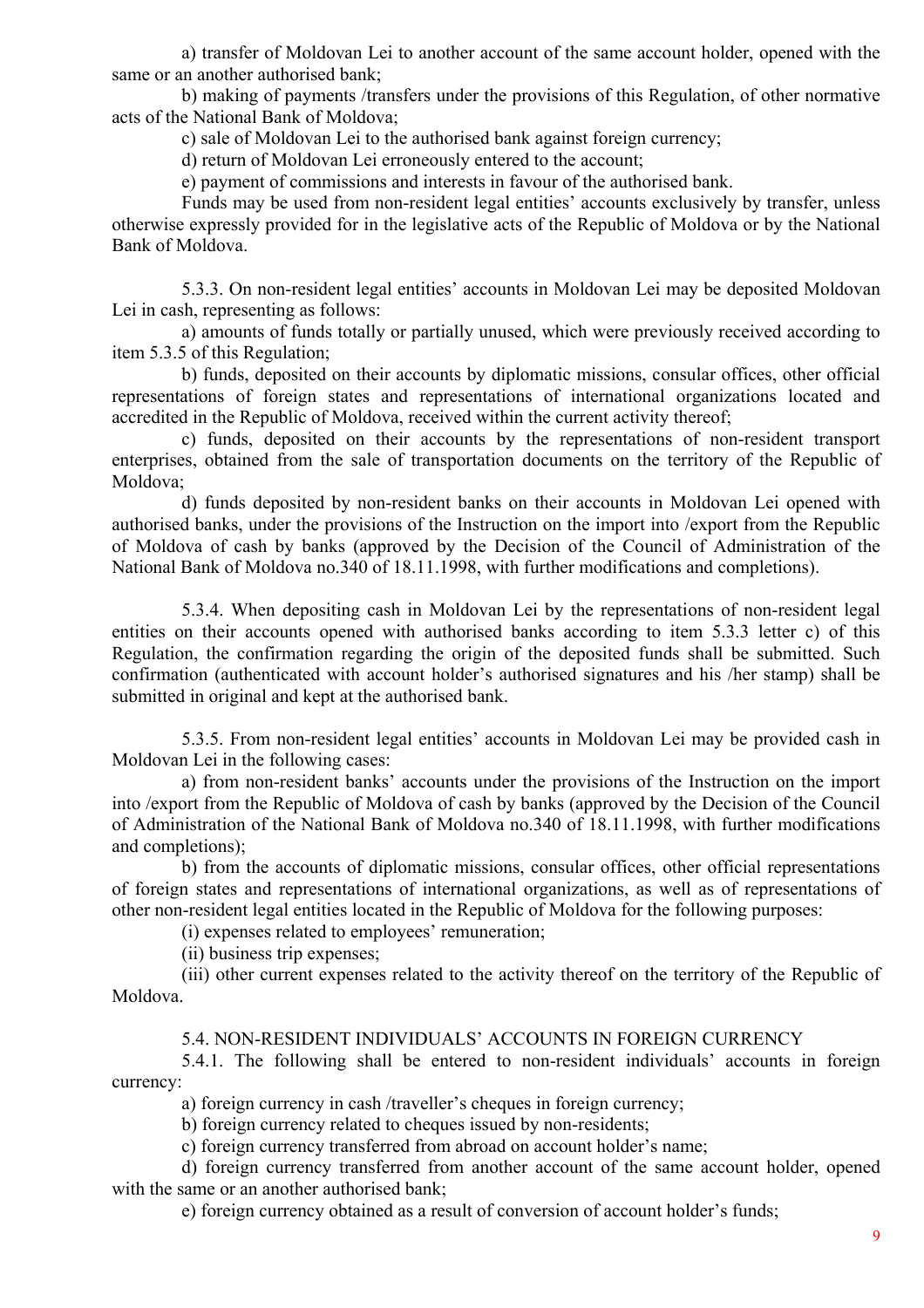f) amounts of interests on such accounts;

g) foreign currency previously transferred from non-resident individual's account and returned to such account;

h) foreign currency obtained by transfer from residents /non-residents in other cases that do not contravene the legislation in force of the Republic of Moldova.

5.4.2. The following operations may be performed from non-resident individual's account in foreign currency:

a) provision of cash /traveller's cheques in foreign currency;

b) transfer of foreign currency to another account of the same account holder, opened with the same or an another authorised bank;

c) making, through different forms (bank transfer, cheques (other than traveller's cheques) in foreign currency etc.) of payments /transfers under the provisions of this Regulation, of other normative acts of the National Bank of Moldova;

d) sale of foreign currency to the authorised bank against other foreign currency /Moldovan Lei;

e) return of foreign currency erroneously entered to the account;

f) payment of commissions and interests in favour of the authorised bank.

# 5.5. NON-RESIDENT LEGAL ENTITIES' ACCOUNTS IN FOREIGN CURRENCY

5.5.1. The following shall be entered to non-resident legal entities' accounts in foreign currency:

a) foreign currency transferred from abroad on account holder's name;

b) foreign currency transferred from another account of the same account holder, opened with the same or an another authorised bank;

c) foreign currency obtained as a result of conversion of account holder's funds;

d) amounts of interests on such accounts;

e) foreign currency previously transferred from non-resident legal entity's account and returned to such account;

f) foreign currency obtained from consular services' rendering by foreign diplomatic missions and consular offices, located in the Republic of Moldova;

g) foreign currency obtained by transfer from residents /non-residents in other cases that do not contravene the legislation in force of the Republic of Moldova.

Funds may be entered to non-resident legal entities' accounts exclusively by transfer, unless otherwise expressly provided for in the legislative acts of the Republic of Moldova or by the National Bank of Moldova.

5.5.2. The following operations may be performed from non-resident legal entity's account in foreign currency:

a) transfer of foreign currency to another account of the same account holder, opened with the same or an another authorised bank;

b) making, through different forms (bank transfer, cheques (other than traveller's cheques) in foreign currency etc.) of payments /transfers under the provisions of this Regulation, of other normative acts of the National Bank of Moldova;

c) sale of foreign currency to the authorised bank against other foreign currency /Moldovan Lei;

d) return of foreign currency erroneously entered to the account;

e) payment of commissions and interests in favour of the authorised bank.

Funds may be used from non-resident legal entities' accounts exclusively by transfer, unless otherwise expressly provided for in the legislative acts of the Republic of Moldova or by the National Bank of Moldova.

5.5.3. On non-resident legal entities' accounts in foreign currency may be deposited foreign currency in cash /traveller's cheques in foreign currency, representing as follows: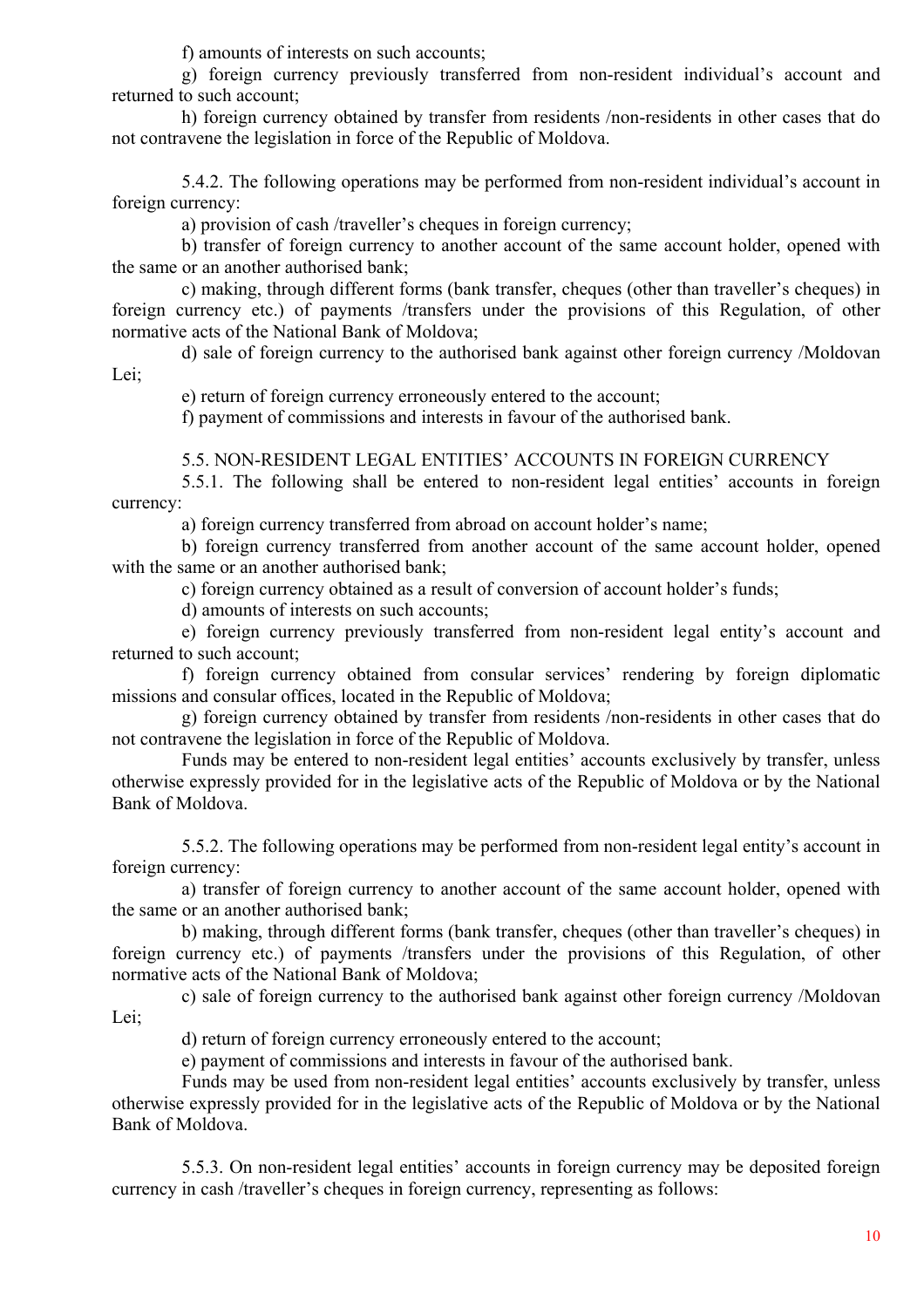a) foreign currency deposited on their accounts by diplomatic missions, consular offices, other official representations of foreign states and representations of international organizations located and accredited in the Republic of Moldova;

b) amounts of funds totally or partially unused, which were previously received from nonresident legal entities' accounts according to item 5.5.4 of this Regulation;

c) foreign currency in cash deposited by non-resident banks on their accounts in foreign currency opened with authorised banks, under the provisions of the Instruction on the import into /export from the Republic of Moldova of cash by banks (approved by the Decision of the Council of Administration of the National Bank of Moldova no.340 of 18.11.1998, with further modifications and completions).

5.5.4. From non-resident legal entities' accounts in foreign currency may be provided cash in foreign currency /traveller's cheques in foreign currency in the following cases:

a) from non-resident banks' accounts under the provisions of the Instruction on the import into /export from the Republic of Moldova of cash by banks (approved by the Decision of the Council of Administration of the National Bank of Moldova no.340 of 18.11.1998, with further modifications and completions);

b) from the accounts of diplomatic missions, consular offices, other official representations of foreign states and representations of international organizations located and accredited in the Republic of Moldova – for current expenses related to the activity thereof;

The use on the territory of the Republic of Moldova of cash in foreign currency /traveller's cheques in foreign currency provided from the account shall be made under the provisions of the legislation in force.

c) from the accounts of other non-resident legal entities' representations for the following purposes:

(i) business trip expenses in the maximum amount of the equivalent of 10000 Euro /month /individual (that is the representation of the non-resident legal entity);

(ii) expenses related to the remuneration of non-resident employees of non-resident legal entities' representations, working in the Republic of Moldova on the basis of contracts (agreements) under the legislation in force.

5.5.5. In the event that the funds provided according to item 5.5.4 letter b) of this Regulation are subject to export from the Republic of Moldova, upon the provision thereof, the authorised bank, following the written request of the respective representation, shall issue currency export permissions. The permission shall be issued on the name of each individual indicated in the submitted list, which is specifying the amounts assigned to each individual.

Upon funds' provision according to item 5.5.4 para (i), letter c) of this Regulation, the authorised bank, following the written request of the respective representation, shall issue currency export permissions. The permission shall be issued on each individual's name indicated in the submitted list, which is specifying the amounts assigned to each individual.

The list of persons on whose name is requested the issue of currency export permissions (authenticated with account holder's authorised signatures and his /her stamp) shall be submitted in original and kept at the authorised bank.

Currency export permissions issued by authorised banks and not submitted to customs authorities of the Republic of Moldova shall be kept at the respective non-resident legal entities.

*(Chapter V in the wording of the Decision of the NBM no.182 of 13.07.2006)* 

*(Chapter V modified by the Decision of the NBM no.284 of 22.09.2005)* 

*(Chapter V modified by the Decision of the NBM no.111 of 20.05.2004)* 

*(Chapter V modified by the Decision of the NBM no.278 of 13.11.2003)* 

*(Chapter V modified by the Decision of the NBM no.195 of 07.08.2003)* 

*(Chapter V modified by the Decision of the NBM no.15 of 30.01.2003) (Chapter V modified by the Decision of the NBM no.125 of 06.06.2002)* 

*(Chapter V modified by the Decision of the NBM no.340 of 14.11.2000)* 

*(Chapter V modified by the Decision of the NBM no.415 of 30.12.1999)* 

*(Chapter V modified by the Decision of the NBM no.296 of 27.10.1998)*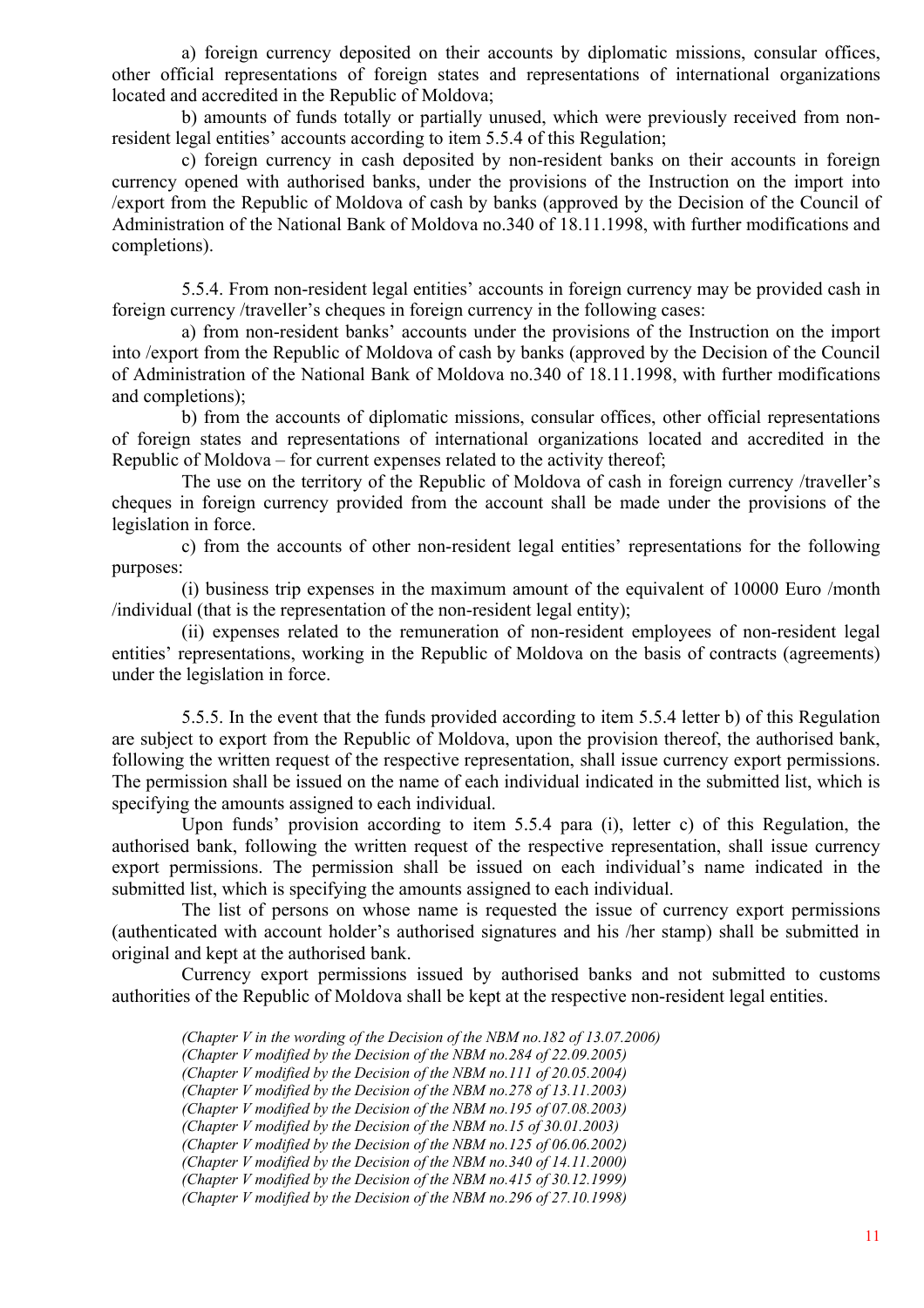# **CHAPTER VI. PURCHASE AND SALE OPERATIONS OF FOREIGN CURRENCY**

# 6.1. FOREIGH EXCHANGE MARKET

6.1.1. The National Bank of Moldova shall perform purchase and sale operations of foreign currency with authorized dealers, foreign banks and the Government of the Republic of Moldova.

Authorized dealers shall have the right to purchase and sell foreign currency both to residents and non-residents according to the licenses issued by the National Bank of Moldova, as well as the provisions of the normative acts of the National Bank of Moldova.

6.1.2. The Government of the Republic of Moldova may purchase and sell foreign currency through the National Bank of Moldova and authorized banks.

6.1.3. The National Bank of Moldova and authorized banks shall perform purchase and sale operations of foreign currency on the interbank market of the Republic of Moldova under the clauses of the Agreement on interbank market of foreign exchange operations in the Republic of Moldova.

6.1.4. The National Bank of Moldova shall fix the official exchange rate of Moldovan Leu against foreign currencies (official exchange rate).

The procedures of determining the official exchange rate of Moldovan Leu against foreign currencies, as well as the list of quoted foreign currencies shall be established in the respective normative act of the National Bank of Moldova.

6.1.5. As a result of fixing the official exchange rate of Moldovan Leu, the National Bank of Moldova shall draw up the informative Bulletin on the official exchange rate of Moldovan Leu against foreign currencies that is disseminated to authorized banks and public through diverse means of information.

6.1.6. The official exchange rate fixed by the National Bank of Moldova shall be used in accounting and statistical calculations, unless otherwise provided for by the legislation. The application of the official exchange rate on performance of purchase and sale operations of foreign currency shall not be compulsory.

6.1.7. While performing purchase and sale operations of foreign currency by the National Bank of Moldova with its clients, except for the authorized banks, the purchasing and selling rates fixed according to the internal rules of the National Bank of Moldova shall be applied.

6.1.8. Authorized banks shall independently fix purchasing and selling rates of foreign currency on transactions with legal entities. At the same time, such rates can be fixed either single for all clients – legal entities, or individually for each client – legal entity, depending on transaction's amount or other criteria established by the authorized bank. This rule shall be applied to purchase /sale of foreign currency both against Moldovan Lei and other foreign currency.

6.1.9. Authorized banks and foreign exchange offices may perform with individuals purchase and sale transactions of banknotes, coins and traveller's cheques in foreign currency at purchasing and selling rate, established independently by such authorized dealers under the provisions of the Regulation no.10018-20 on organization and operation on the territory of the Republic of Moldova of foreign exchange offices and foreign exchange bureaus by hotels (approved by the Decision of the Council of Administration of the National Bank of Moldova of 06.05.1994, minutes no.22, with further modifications).

Authorized banks shall independently fix purchasing and selling rates of foreign currency on purchase and sale transactions of foreign currency, performed with individuals by bank transfer. Such rates may be fixed either single for all clients – individuals, or individually for each client, depending on transaction's amount or other criteria established by the authorized bank. This rule shall be applied to purchase /sale of foreign currency both against Moldovan Lei and other foreign currency.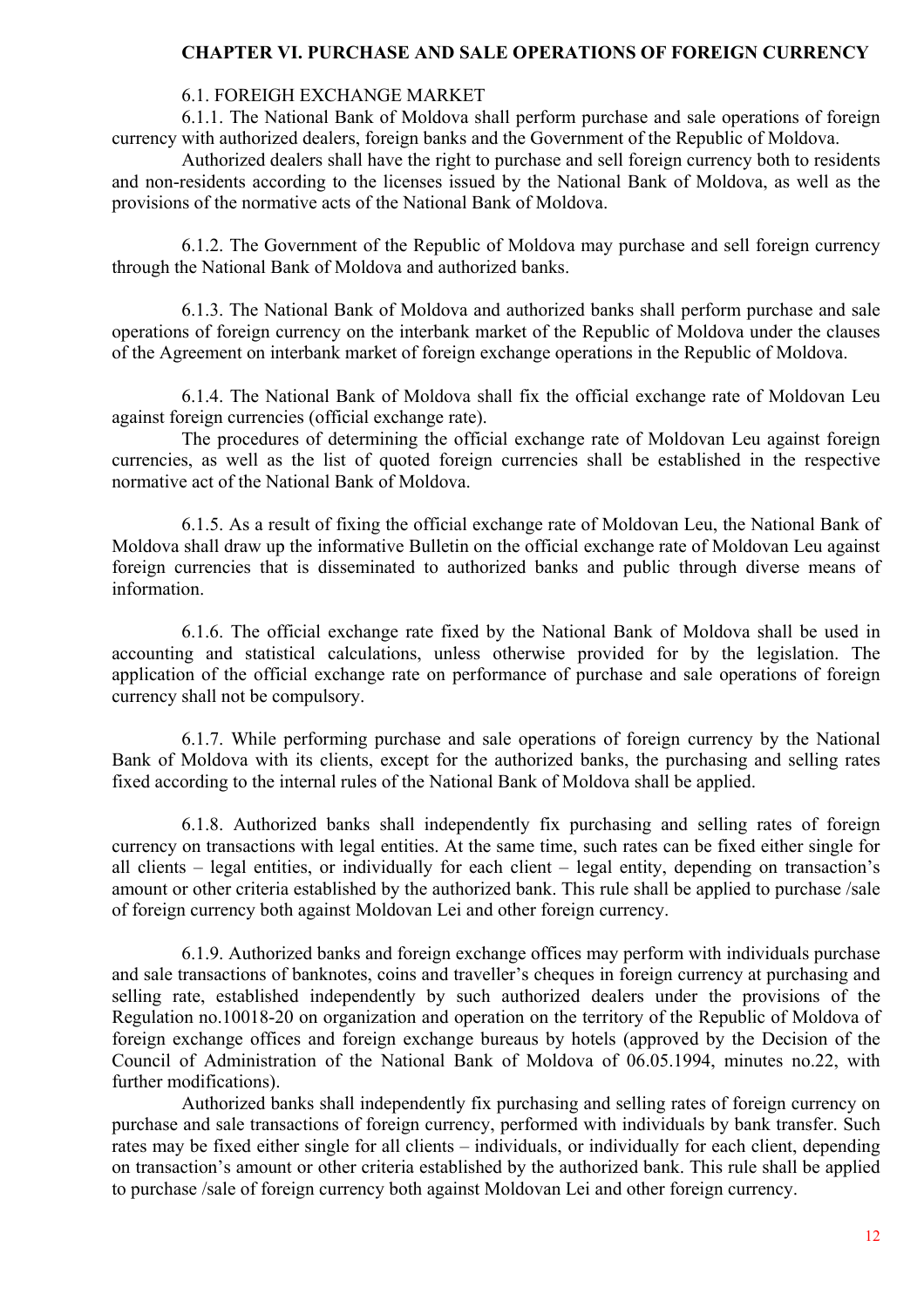## 6.2. PURCHASE AND SALE OPERATIONS OF FOREIGN CURRENCY OF LEGAL ENTITIES AND INDIVIDUALS

6.2.1. Resident legal entities (except for the authorized banks) shall have the right to purchase and sell foreign currency against Moldovan Lei or other foreign currency exclusively through authorized banks.

Resident individuals shall have the right to purchase and sell foreign currency against Moldovan Lei or other foreign currency through authorized banks and foreign exchange offices.

Non-resident legal entities shall have the right to purchase and sell in the Republic of Moldova foreign currency against Moldovan Lei or other foreign currency exclusively through authorised banks.

Non-resident individuals shall have the right to purchase and sell in the Republic of Moldova foreign currency against Moldovan Lei or other foreign currency through authorised banks and foreign exchange offices.

6.2.2. Resident legal entities (except for the authorized banks) shall have the right to purchase foreign currency against Moldovan Lei exclusively in the event that the foreign currency is necessary for, as follows:

a) making of payments /transfers in favour of non-residents under the provisions of this Regulation;

b) making of payments /transfers abroad in favour of residents – exclusively in the cases when such payments /transfers may be made under the legislation in force;

c) payment of business trip expenses and of other expenses related to business trips;

d) repayment of credits in foreign currency received from authorized banks and making of payments pertaining to interests and other related amounts provided for by credit agreements;

e) performance of exchange operations for individuals by foreign exchange offices.

6.2.3. In the event that the legislative acts /confirming documents provide for making of payment /transfer in Moldovan Lei, resident legal entities shall not have the right to purchase foreign currency against Moldovan Lei on the foreign exchange market.

6.2.4. Resident legal entities (except for the authorized banks) shall be obliged to use the foreign currency purchased under the provisions of item 6.2.2 of this Regulation within 7 working days from the date of the purchased foreign currency entry to their accounts.

In the event that the purchased foreign currency was not used according to the destination within the established period, legal entities shall advertise for sale to authorized banks such foreign currency against Moldovan Lei.

Exceptions from the specified provisions shall be the cases when otherwise provided for by the normative acts of the National Bank of Moldova.

6.2.5. Foreign currency /Moldovan Lei obtained by residents and non-residents as a result of operations of sale of funds from their accounts shall be used according to the rules of performing operations from residents' accounts and, respectively, from non-residents' accounts as stipulated in this Regulation, as well as in other normative acts of the National Bank of Moldova.

*(Chapter VI modified by the Decision of the NBM no.182 of 13.07.2006) (Chapter VI modified by the Decision of the NBM no.111 of 20.05.2004) (Chapter VI modified by the Decision of the NBM no.278 of 13.11.2003) (Chapter VI modified by the Decision of the NBM no.195 of 07.08.2003) (Chapter VI modified by the Decision of the NBM no.184 of 23.07.2003) (Chapter VI modified by the Decision of the NBM no.86 of 09.04.2003) (Chapter VI modified by the Decision of the NBM no.15 of 30.01.2003) (Chapter VI modified by the Decision of the NBM no.125 of 06.06.2002) (Chapter VI modified by the Decision of the NBM no.40 of 15.02.2001) (Chapter VI modified by the Decision of the NBM no.340 of 14.11.2000) (Chapter VI modified by the Decision of the NBM no.403 of 23.12.1999) (Chapter VI modified by the Decision of the NBM no.303 of 30.10.1998)*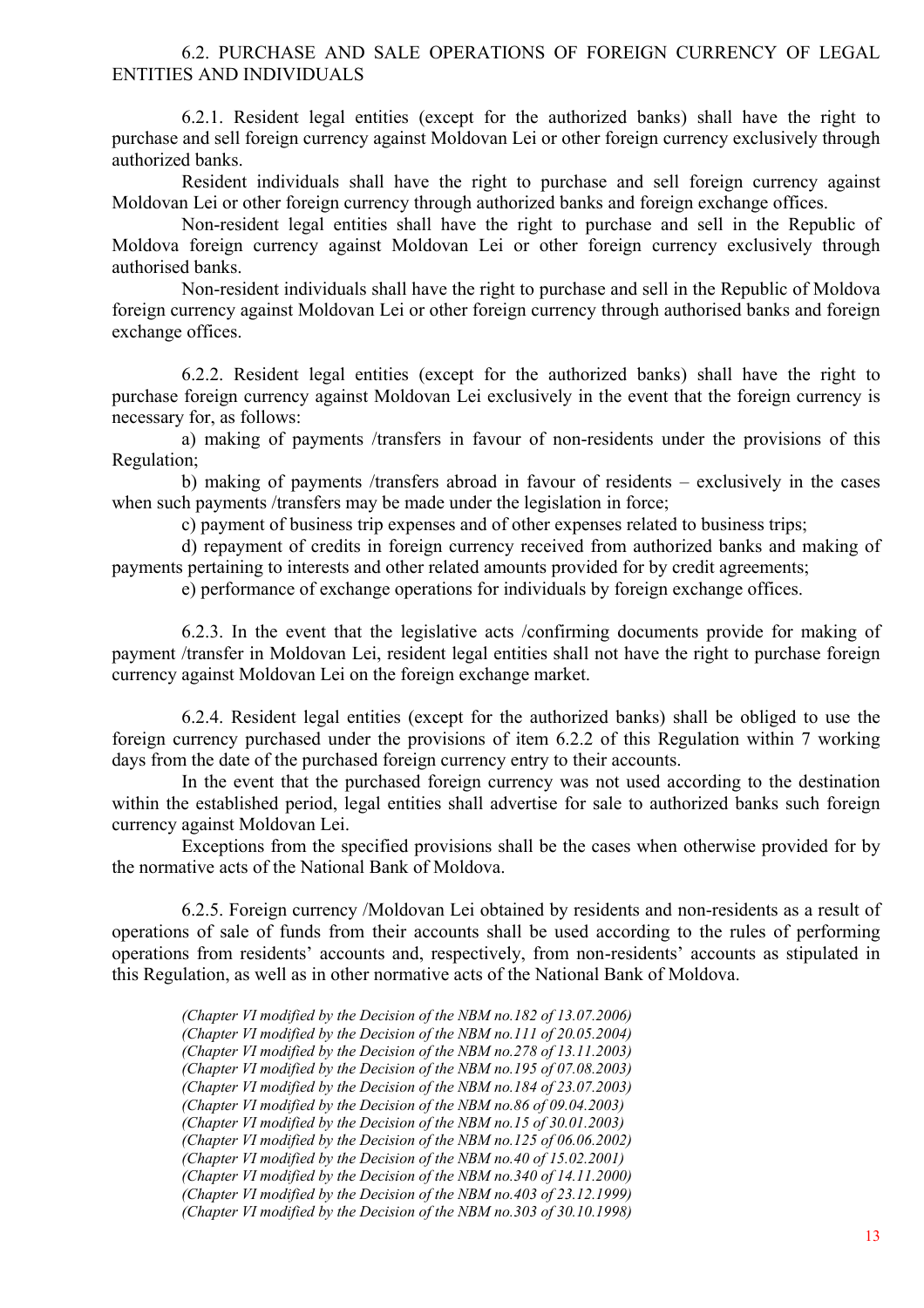# **CHAPTER VII. PAYMENTS AND TRANSFERS MADE BY RESIDENTS AND NON-RESDIENTS**

7.1. Residents shall not have the right to transfer funds from their accounts in foreign currency opened with authorised banks to other residents' accounts in foreign currency opened with the same or an another authorised bank, except for the following:

a) transfers made by authorised banks, as well as in favour of authorised banks;

b) transfers in foreign currency between the participants to the stock exchange trade within the external transactions concluded at the Universal Commodity Exchange of Moldova, which are made under the provisions of the Instruction on performance of foreign exchange settlements as a result of transactions concluded at the Universal Commodity Exchange of Moldova with the participation of non-residents (approved by the Decision of the Council of Administration of the National Bank of Moldova no.195 of 05.08.2004, with further modifications and completions);

c) cases provided for in item 7.2 of this Regulation.

7.2. Funds from resident individuals' accounts in foreign currency opened with authorised banks cannot be transferred to other residents' accounts in foreign currency opened with the same or an another authorised bank, except for the cases of transmission thereof by inheritance based on the corresponding court decision, as well as in other cases according to the legislative acts of the Republic of Moldova.

The transfer of foreign currency shall be made on the basis of justifying documents, which are submitted in original and in photocopies. The specified documents in original shall be returned to the respective person, while their photocopies authenticated by bank's responsible officer shall be kept at the authorised bank.

7.3. Residents, except for the authorised banks, shall not have the right to transfer funds from their accounts opened with authorised banks to other residents' accounts abroad, except for the cases specified in items 7.5 and 7.8 of this Regulation.

7.4. The provisions of items  $7.1 - 7.3$  of this Regulation shall be applied, as well, in the cases when resident individuals make transfers under the provisions of the specified items without accounts' opening, as well as in the event that funds related to transfers are obtained by beneficiaries thereof without accounts' opening.

7.5. Resident legal entities shall have the right to make payments /transfers in foreign currency /Moldovan Lei abroad in favour of other residents in the event that such payments /transfers are made for the purpose of, as follows:

a) maintaining of diplomatic missions, consular offices and other official representations of the Republic of Moldova located abroad, financed on the account of the national public budget means;

b) payment in favour of official representatives of the Republic of Moldova of expenses related to accomplishment by them of certain business missions abroad;

c) making, under the legislation in force, of transfer of funds as donation in diverse forms: gift, present, free of charge assistance etc. (hereinafter – "donation") in favour of diplomatic mission, consular office and other official representation of the Republic of Moldova located abroad and financed on the account of the national public budget means;

d) making, under the legislation in force, of a single transfer as donation in favour of a resident individual abroad in the amount not exceeding 10000 euro (or their equivalent);

e) maintaining of resident legal entities' representations located abroad;

f) payment of wages and of other rewards to resident legal entities' employees carrying out labour activity abroad;

g) payment of expenses related to the business trips of resident legal entities' employees on business trips abroad;

h) for other purposes – based on the authorisation of the National Bank of Moldova.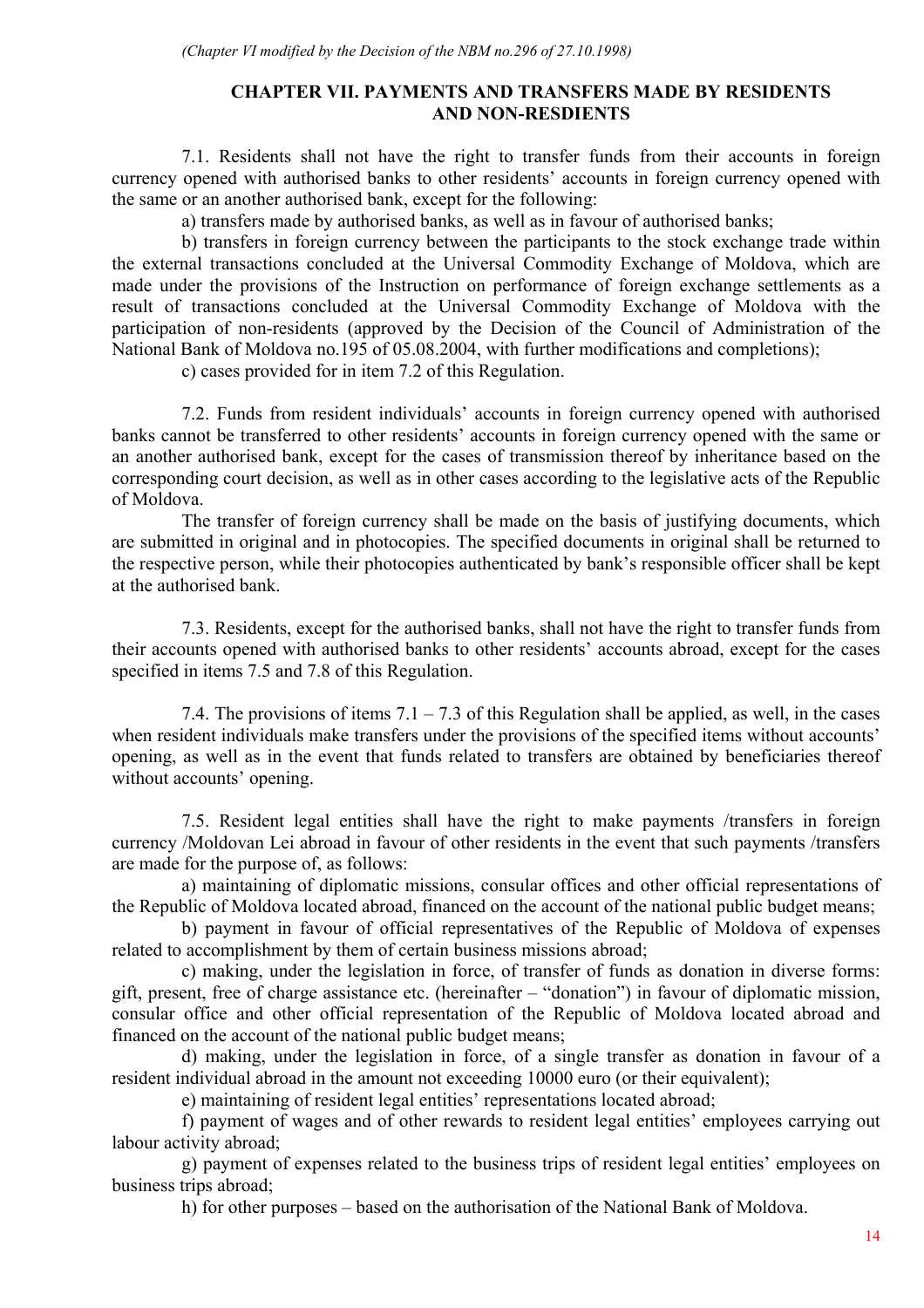7.6. Residents shall have the right to make payments /transfers in foreign currency /Moldovan Lei in favour of non-residents within the limits of current international transactions, as well as within the limits of operations related to capital transfer (which may be made with or without the authorisation thereof by the National Bank of Moldova under the normative acts of the National Bank of Moldova), including, as follows:

a) transfer of non-residents' funds obtained as a result of liquidation or sale of investments made by non-residents in the Republic of Moldova;

b) return of funds received as advance from non-residents, in the event that the operation for the performance of which the respective funds were received has not been performed or has been partially performed;

c) making of payments /transfers without authorisations, if such provision is expressly stipulated in the legislative acts of the Republic of Moldova.

7.7. Resident legal entities may make payments /transfers in favour of non-residents and abroad in favour of residents upon the submission to the authorised banks of confirming documents, except for the cases established by the normative acts of the National Bank of Moldova.

Resident legal entities may make the payments /transfers specified in item 7.5 of this Regulation, particularly those indicated at, as follows:

a) letter a) – without the submission to the authorised bank of confirming documents;

b) letter b) – upon the submission to the authorised bank of confirmation of individual's statute as official representative of the Republic of Moldova abroad;

c) letters c) – g) – upon the submission to the authorised bank of confirming documents (for instance, the breakdown of expenditures for the maintenance of the representation abroad, the business trip order, information on business trip expenses, contracts on donations /appeals for donations /decisions of making donations etc.).

The documents specified in this item shall be submitted to and kept at the authorised bank under the provisions of the normative acts of the National Bank of Moldova.

## 7.8. PAYMENTS /TRANSFERS MADE BY RESIDENT INDIVIDUALS

7.8.1. The provisions of item 7.8 shall be applied when making by resident individuals, with or without bank accounts' opening, of payments /transfers in foreign currency /Moldovan Lei in favour of non-residents and abroad in favour of residents.

Resident individuals may make the specified payments /transfers upon the submission to the authorised bank of confirming documents (documents confirming, as follows: the necessity of making the payment /transfer; kinship relation; the fact of temporary stay abroad etc.), except for the cases expressly specified in this Regulation or in other normative acts of the National Bank of Moldova.

In the event that under the normative acts of the National Bank of Moldova for the purpose of making the specified payments /transfers it is necessary to hold the corresponding notifications /authorisations, the respective documents, as well as other documents provided for by the normative acts of the National Bank of Moldova, shall be submitted to the authorised bank.

Resident individuals, except for individuals – holders of entrepreneurial patents, shall not be allowed to make payments /transfers within entrepreneurial activity, as well as payments /transfers that by their nature are made by legal entities.

7.8.2. Resident individual may make the following payments /transfers in favour of nonresidents /abroad in favour of residents:

# *a) Transfer abroad for the purpose of family expenses.*

The single transfer abroad for the purpose of family expenses in the amount not exceeding 1000 euro (or their equivalent) in favour of each individual (resident or non-resident) who is parent, child, husband /wife, brother /sister, grandfather /grandmother, grandson /granddaughter shall be made without the submission of documents confirming the kinship relation.

The single transfer abroad for the purpose of family expenses in the amount exceeding 1000 euro (or their equivalent), but not exceeding 10000 euro (or their equivalent) shall be made upon the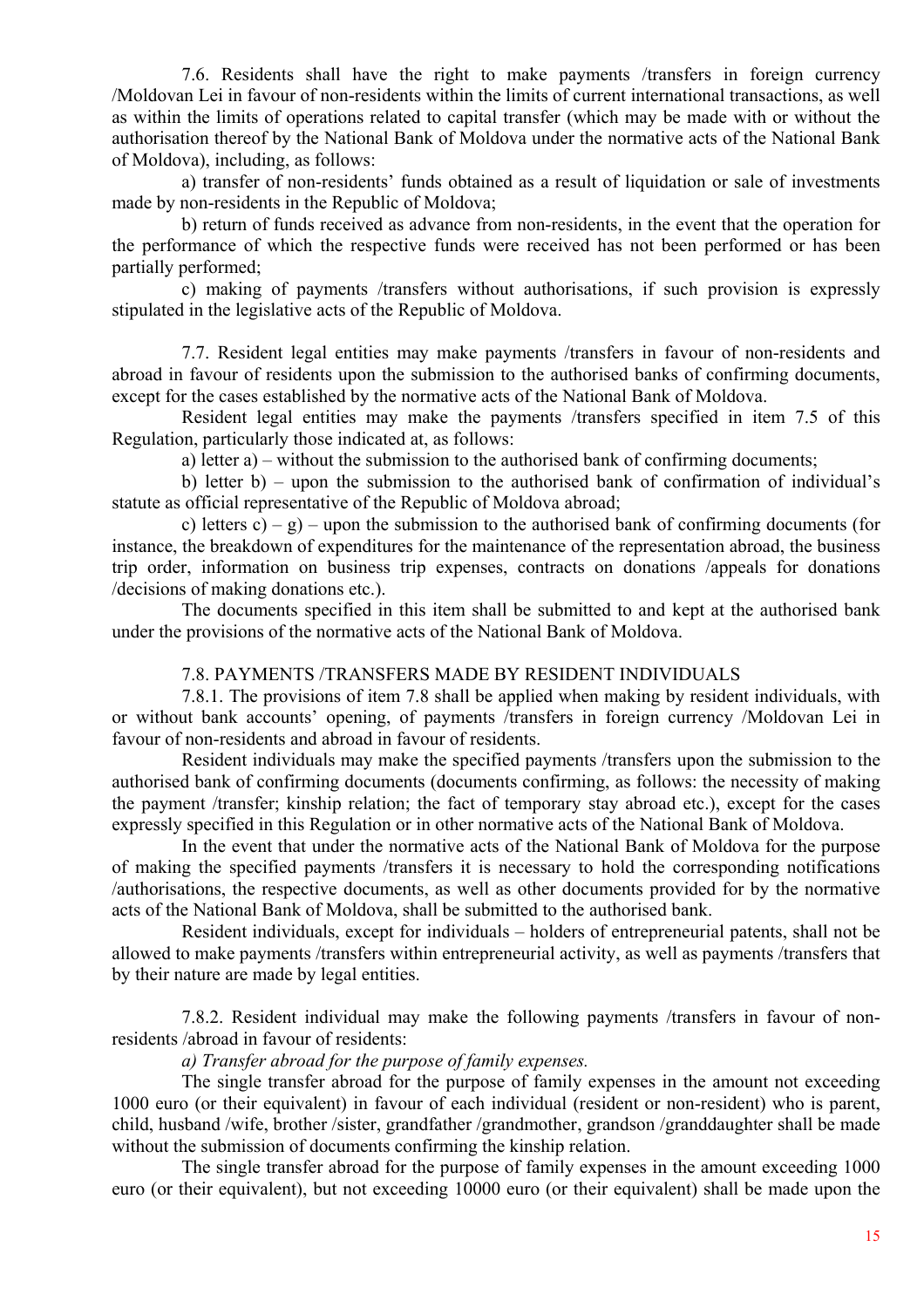submission to the authorised bank of documents confirming the kinship relation (birth certificate, marriage certificate etc.).

The single transfer abroad for the purpose of family expenses in the amount exceeding 10000 euro (or their equivalent) shall be made upon the submission to the authorised bank of documents confirming the kinship relation, as well as of documents confirming the necessity of making the payment /transfer by the individual in whose favour the transfer is being made and including data on payment's /transfer's amount.

#### *b) Transfer related to the establishment of permanent residence abroad.*

Transfer abroad, by the resident individual establishing his /her permanent residence abroad, of funds held by such individual under property right shall be made according to the provisions of the Instruction on transfer /export from the Republic of Moldova of funds by certain categories of individuals (approved by the Decision of the Council of Administration of the National Bank of Moldova no.184 of 13.07.2006).

#### *c) Transfer related to temporary stay abroad.*

Resident individual may make on his /her own name abroad transfer of funds for the purpose of current expenses thereof for the period of temporary stay abroad.

The specified single transfer in the amount not exceeding 10000 euro (or their equivalent) shall be made upon the submission to the authorised bank of documents confirming the fact of temporary stay abroad (for instance, the confirmation from a foreign education institution, medical institution or from the place of employment from abroad etc.).

The transfer in the amount exceeding 10000 euro (or their equivalent) shall be made upon the submission to the authorised bank of documents confirming the fact of temporary stay abroad and of documents confirming the necessity of making the payment /transfer by the individual and including data on payment's /transfer's amount.

# *d) Transfer for the purpose of obtaining study visa abroad.*

The transfer abroad on resident individual's name for the purpose of obtaining by such individual of study visa shall be made upon the submission to the authorised bank of the document confirming the matriculation of the respective individual at the educational institution, as well as of the document /information confirming the necessity of funds' depositing on his /her account abroad for the purpose of obtaining the study visa (for instance, the letter of the educational institution on the matriculation for studies, the document /information of foreign state's diplomatic mission specifying the requirement of funds' depositing on the account opened with a bank from abroad etc.).

The specified transfer shall be made within the limit of the amount indicated in the document /information specifying the requirement of funds' depositing on the account opened with a bank from abroad.

#### *e) Other payments /transfers in favour of non-residents.*

Resident individual shall have the right to make, observing the provisions of the legislation in force of the Republic of Moldova, payments /transfers in favour of non-residents upon the submission to the authorised bank of documents confirming the necessity of making such payments /transfers and including data on payment's /transfer's amount. Payment's /transfer's amount cannot exceed the amount indicated in the specified document.

The indicated document shall be issued on the name of the individual - account holder /individual who is to make the payment /transfer or on the name of his /her parents, children, spouses, brothers, sisters, grandparents and grandchildren (resident and non-resident individuals). When making the payment /transfer on the basis of a document that is not issued on the name of the individual - account holder /individual who is making the payment /transfer, the document confirming the kinship relation with the person for whom the payment /transfer is made shall be submitted to the authorised bank as well.

Without the submission of confirming documents may be made the single payment /transfer in favour of a non-resident in the amount not exceeding 1000 euro (or their equivalent), unless otherwise provided for in the normative acts of the National Bank of Moldova.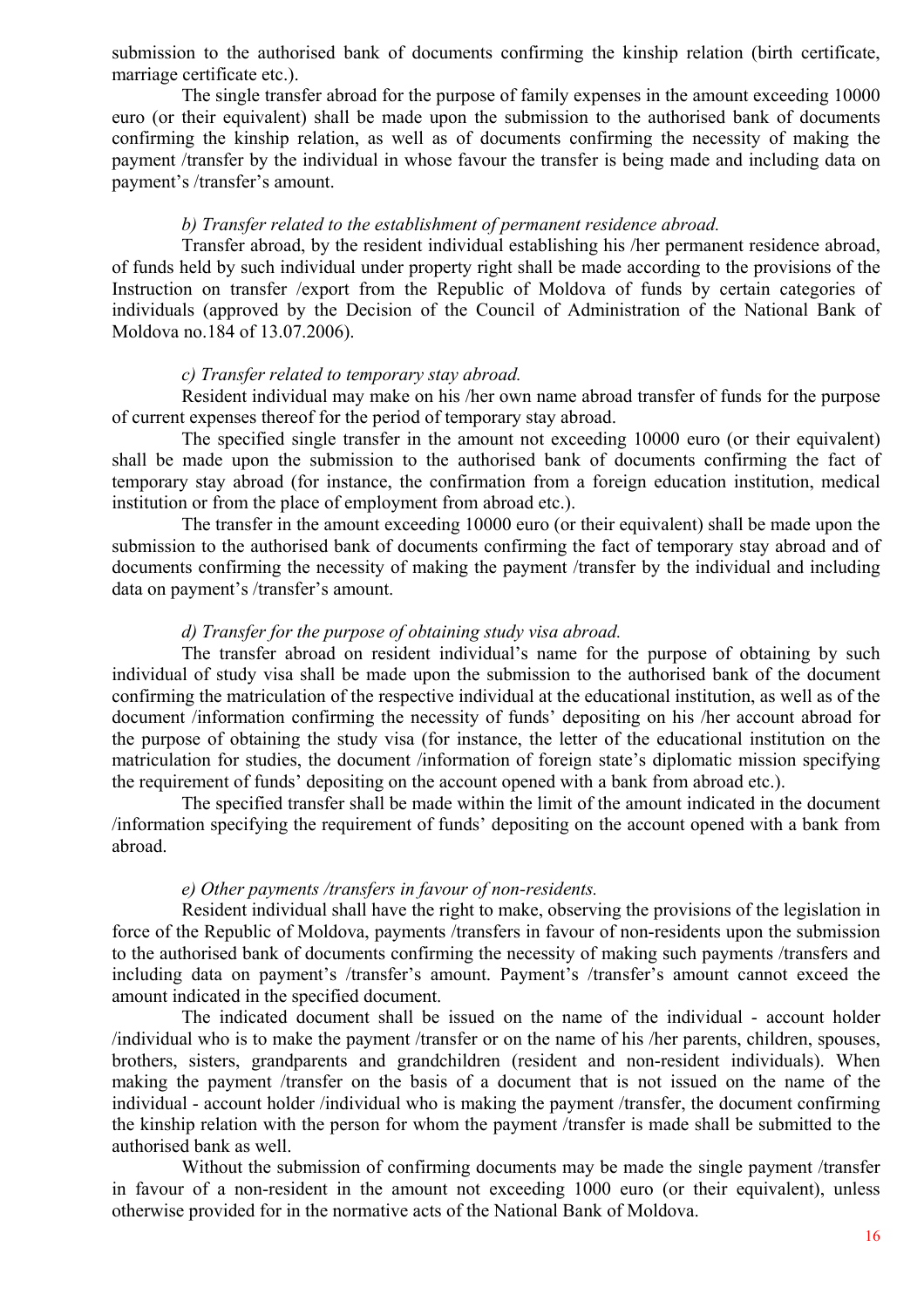# *f) Other payments /transfers abroad in favour of residents.\*

Without the submission of confirming documents may be made a single transfer in the form of donation in favour of a resident individual abroad in the amount not exceeding 1000 euro (or their equivalent).

Without the submission of confirming documents may be made, under the legislation in force, a single transfer in the form of donation in the amount not exceeding 1000 euro (or their equivalent) in favour of the diplomatic mission, consular office and other official representation of the Republic of Moldova located abroad, financed on the account of the national public budget means.

The specified transfers exceeding the mentioned amount, as well as the payments /transfers not specified in this letter may be made abroad by resident individuals in favour of other residents upon the submission to the authorised bank of the authorisations of the National Bank of Moldova.

7.8.3. Payments /transfers shall be made by authorised banks upon the submission by the individual of the identity document, based on the written request signed by such individual, in which, besides other data, shall be indicated payment's /transfer's purpose, data on payment's /transfer's remittee (name, surname etc.) and the fact that the payment /transfer is not made within entrepreneurial activity. Payment's /transfer's purpose shall be indicated in detail (for instance, payment for medical treatment, for studies, for books' purchase, free of charge assistance, family expenses etc.) and, in the event that the payment /transfer is made on the basis of a contract, invoice or other document, the number and the date of the respective document shall be indicated, as well.

7.8.4. Documents confirming kinship relation and identity documents shall be submitted in original and in photocopies. In the event that the documents confirming kinship relation are issued by the authorised bodies of other states and cannot be submitted in original, the submission of such documents transmitted by fax shall be allowed. In this case, the client shall inscribe on the photocopy of the document received by fax the following: *"I declare on my own responsibility that the document received by fax is in compliance with the original"*. The submitted documents shall be retuned to the client, while the photocopies authenticated by bank's responsible officer shall be kept at the authorised bank.

Unless otherwise provided for in other normative acts of the National Bank of Moldova, other confirming documents shall be submitted in photocopies, the compliance of which with the original shall be authenticated by the individual who makes payments /transfers based on such documents. The authentication shall be made by inscribing on confirming document's photocopy of the following text *"I declare on my own responsibility that the photocopy is identical to the original"*, which shall be certified with the signature of the respective individual. The photocopies of the specified documents shall be kept at the authorised bank. At individuals' discretion, instead of photocopies, the specified confirming documents may be submitted in original or in notaryauthenticated copies, which shall be kept at the authorised bank.

The certificates /notifications /authorisations of the National Bank of Moldova on the basis of which payments /transfers are made shall be submitted to the authorised bank in original.

Unless otherwise provided for in other normative acts of the National Bank of Moldova, the provisions of this paragraph shall be applied to the authorisations of the National Bank of Moldova on the basis of which payments /transfers are made. The specified authorisations shall be kept at the authorised bank. In the event that funds' amount to be transferred is less than the amount indicated in the authorisation of the National Bank of Moldova, authorised bank's responsible officer shall indicate on the back of authorisation the amount to be transferred, transfer's date, bank's name and shall authenticate such inscriptions with his /her signature and bank's stamp. The original shall be returned to the client, while authorisation's photocopy authenticated by bank's responsible officer with the specified inscriptions on the back thereof shall be kept at the authorised bank.

# 7.9. PAYMENTS /TRANSFERS MADE BY NON-RESIDENT LEGAL ENTITIES

7.9.1. Payments /transfers in foreign currency /Moldovan Lei shall be made by non-resident legal entities through their accounts opened with authorised banks.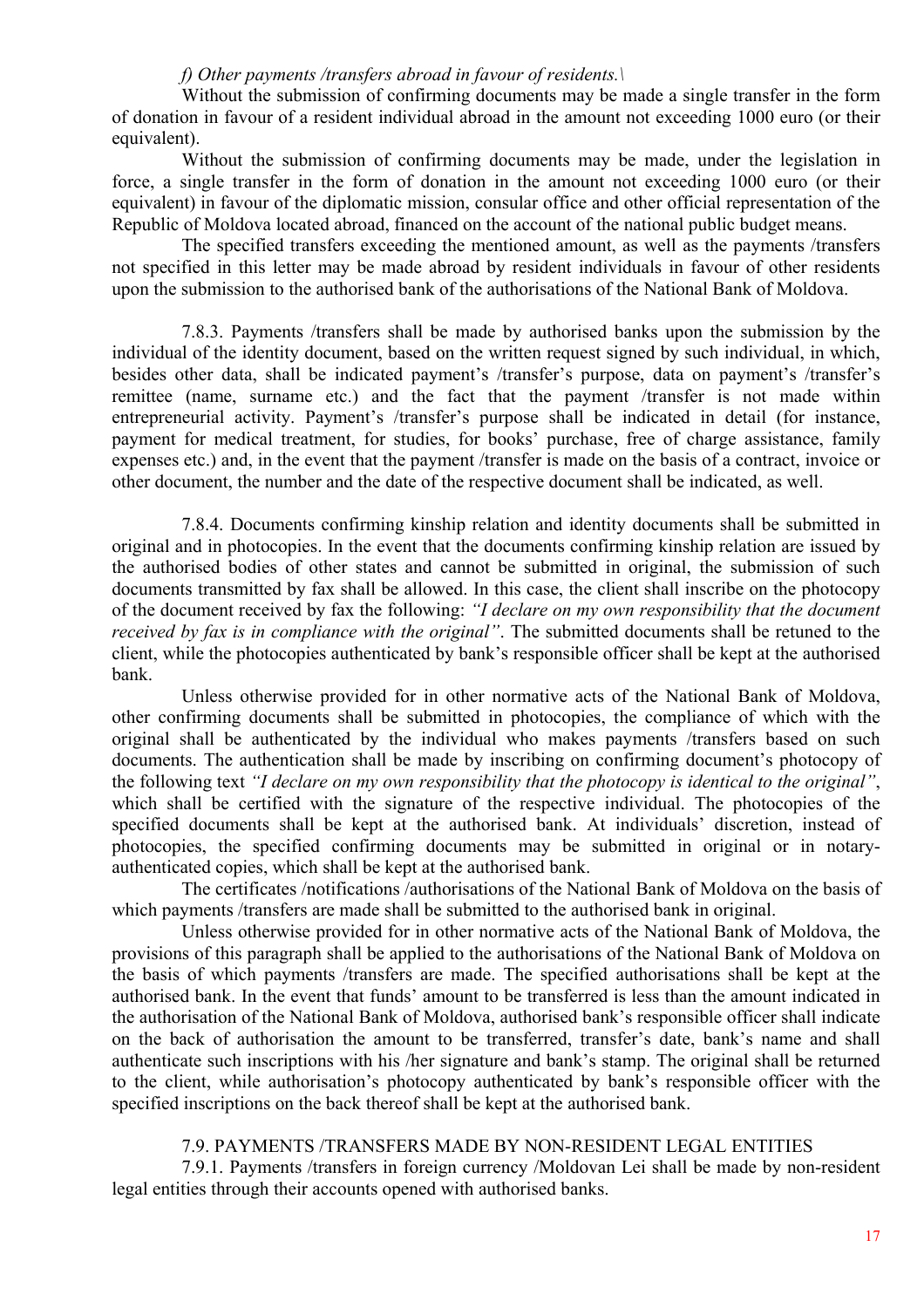7.9.2. Non-resident legal entities shall have the right to make payments /transfers on the territory of the Republic of Moldova, if such payments /transfers do not contravene the legislation in force of the Republic of Moldova.

Payments /transfers on the territory of the Republic of Moldova shall be made by nonresident legal entities upon the submission to the authorised bank of confirming documents, except for the cases when the following are made:

a) payments /transfers in Moldovan Lei;

b) transfers in foreign currency on the name of the same account holder;

c) payments /transfers in foreign currency by non-resident banks.

7.9.3. Non-resident legal entities shall have the right to make payments /transfers abroad upon the submission to the authorised bank of confirming documents, except for the cases when the following are made:

a) transfers on the name of the same account holder;

b) payments /transfers by diplomatic missions, consular offices, other official representations of foreign states and representations of international organizations located and accredited in the Republic of Moldova;

c) payments /transfers by non-resident banks.

7.9.4. Confirming documents shall be submitted by non-resident legal entities and shall be kept at the authorised bank under the provisions of the normative acts of the National Bank of Moldova.

7.10. PAYMENTS /TRANSFERS MADE BY NON-RESIDENT INDIVIDUALS

7.10.1. The provisions of item 7.10 shall be applied when making by non-resident individuals, with or without bank accounts' opening, of payments /transfers in foreign currency /Moldovan Lei.

7.10.2. Non-resident individuals shall have the right to make payments /transfers on the territory of the Republic of Moldova, if such payments /transfers do not contravene the legislation in force of the Republic of Moldova.

Payments /transfers on the territory of the Republic of Moldova shall be made by nonresident individuals upon the submission to the authorised bank of documents confirming the necessity of making payments /transfers, except for the cases when the following are made:

a) payments /transfers in Moldovan Lei;

b) transfers in foreign currency on the name of the same account holder.

7.10.3. Non-resident individuals shall have the right to make payments /transfers abroad upon the submission to the authorised bank of documents confirming the necessity of making such payments /transfers, while the transfers abroad in favour of the individual who is parent, child, husband /wife, brother /sister, grandfather /grandmother, grandson /granddaughter shall be made upon the submission to the authorised bank of documents confirming kinship relation - with the exceptions provided for in this item.

The document confirming the necessity of making the specified payments /transfers shall be issued on the name of the individual - account holder /individual who is to make the payment /transfer or on the name of his /her parents, children, spouses, brothers, sisters, grandparents and grandchildren (resident and non-resident individuals). When making the payment /transfer on the basis of a document that is not issued on the name of the individual - account holder /individual who makes the payment /transfer, the document confirming kinship relation with the person for whom the payment /transfer is made, shall be submitted to the authorised bank, as well.

Without the submission of the specified documents, non-resident individual may make abroad the following:

a) transfer on his /her own name;

b) single payment /transfer in favour of an individual or legal entity in the amount not exceeding 1000 euro (or their equivalent).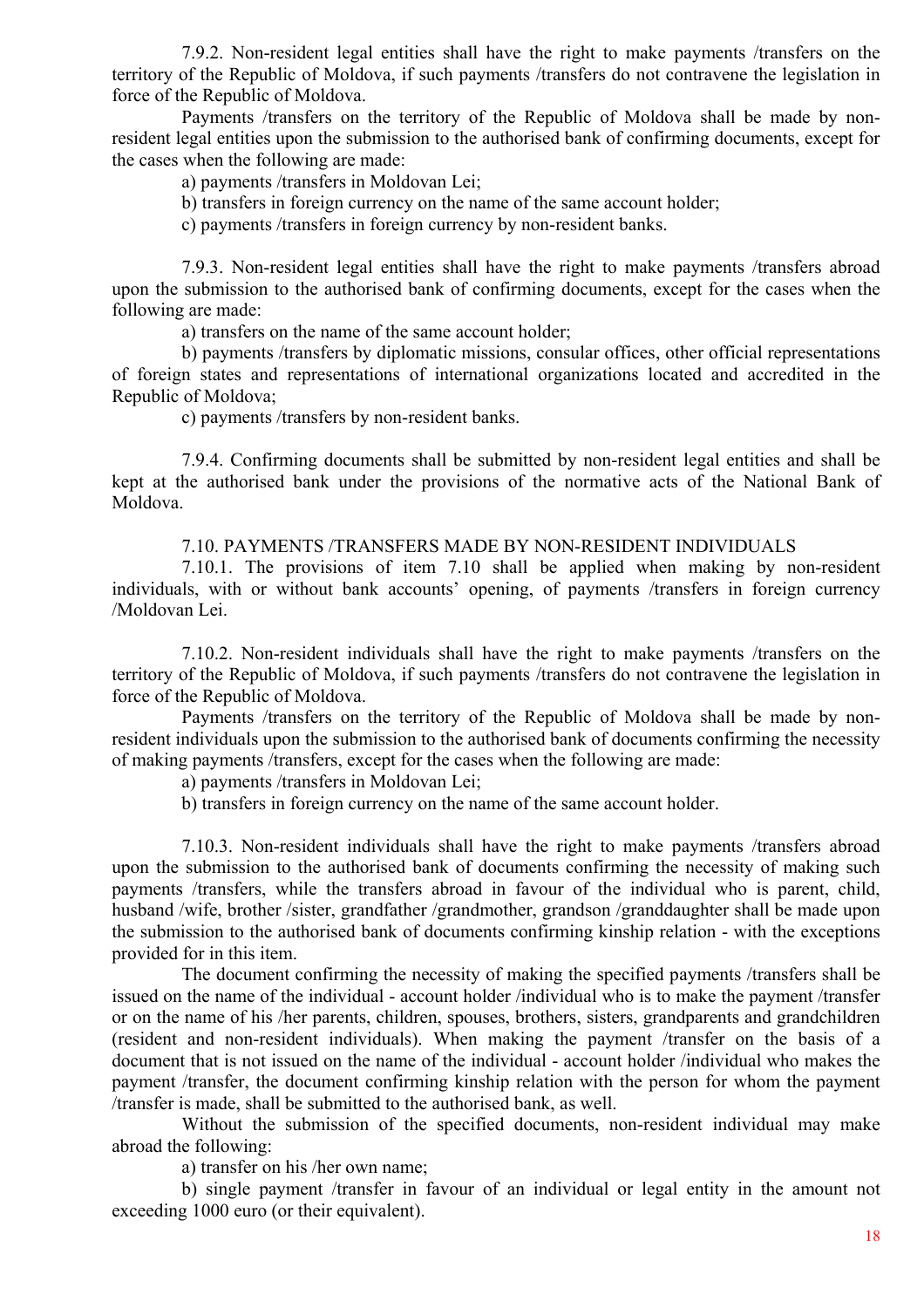7.10.4. Payments /transfers shall be made by authorised banks upon the submission by the individual of the identity document, based on the written request signed by such individual, in which, besides other data, shall be indicated payment's /transfer's purpose, data on payment's /transfer's remittee (name, surname etc.).

Payment's /transfer's purpose shall be indicated in detail (for instance, payment for medical treatment, for studies, for books' purchase, free of charge assistance, family expenses etc.) and, in the event that the payment /transfer is made on the basis of a contract, invoice or other document, the number and the date of the respective document shall be indicated, as well.

Confirming documents shall be submitted to and kept at the authorised bank under the provisions of item 7.8.4 of this Regulation.

7.11. When making by resident or non-resident of several single payments /transfers, the cumulation by the authorised bank of such payments' /transfers' amounts shall not be allowed.

7.12. Resident and non-resident individuals may receive transfers from abroad through authorised banks. In accordance with the application of the individual - transfer's beneficiary, upon the submission of identity document by such individual, transfer's amount may be, as follows:

a) provided in cash /traveller's cheques in foreign currency;

b) entered to the account of individual - transfer's beneficiary;

c) transferred to the same or an another authorised bank on the name of transfer's beneficiary's as to be entered to such beneficiary's account;

d) used for making, through different forms (bank transfer, cheques (other than traveller's cheques) in foreign currency etc.), of payments /transfers provided for resident /non-resident individuals in this Regulation and in other normative acts of the National Bank of Moldova;

e) sold to the authorised bank against Moldovan Lei /foreign currency with the performance of operations provided for in the normative acts of the National Bank of Moldova, respectively, for resident and non-resident individuals;

f) returned to funds' remitter - exclusively in the event of refusal of transfer's beneficiary to receive the corresponding funds.

7.13. The representations of non-resident transport enterprises shall have the right to sell to residents and non-residents on the territory of the Republic of Moldova transportation documents exclusively against Moldovan Lei.

*(Chapter VII in the wording of the Decision of the NBM no.182 of 13.07.2006) (Chapter VII modified by the Decision of the NBM no.284 of 22.09.2005) (Chapter VII modified by the Decision of the NBM no.25 of 27.01.2005) (Chapter VII modified by the Decision of the NBM no.15 of 30.01.2003) (Chapter VII modified by the Decision of the NBM no.125 of 06.06.2002) (Chapter VII modified by the Decision of the NBM no.340 of 14.11.2000) (Chapter VII modified by the Decision of the NBM no.142 of 22.05.1998)*

### **CHAPTER VIII. PAYMENTS /TRANSFERS MADE BY AUTHORIZED BANKS**

8.1. Authorized banks shall have the right to make payments /transfers from amounts in foreign currency exclusively if:

a) such payments /transfers are allowed by the provisions of this Regulation and of other normative acts of the National Bank of Moldova;

b) payments' /transfers' remittees are authorized banks.

8.2. In cases when this Regulation stipulates quantitative ceilings in Euro within the limit of which payments /transfers or provisions /withdrawals in foreign currency (other than Euro) may be made, for the purpose of checking the compliance with the specified ceilings, the equivalent in other foreign currency shall be determined by applying the official exchange rate of the National Bank of Moldova, valid on the date of the respective operation performance.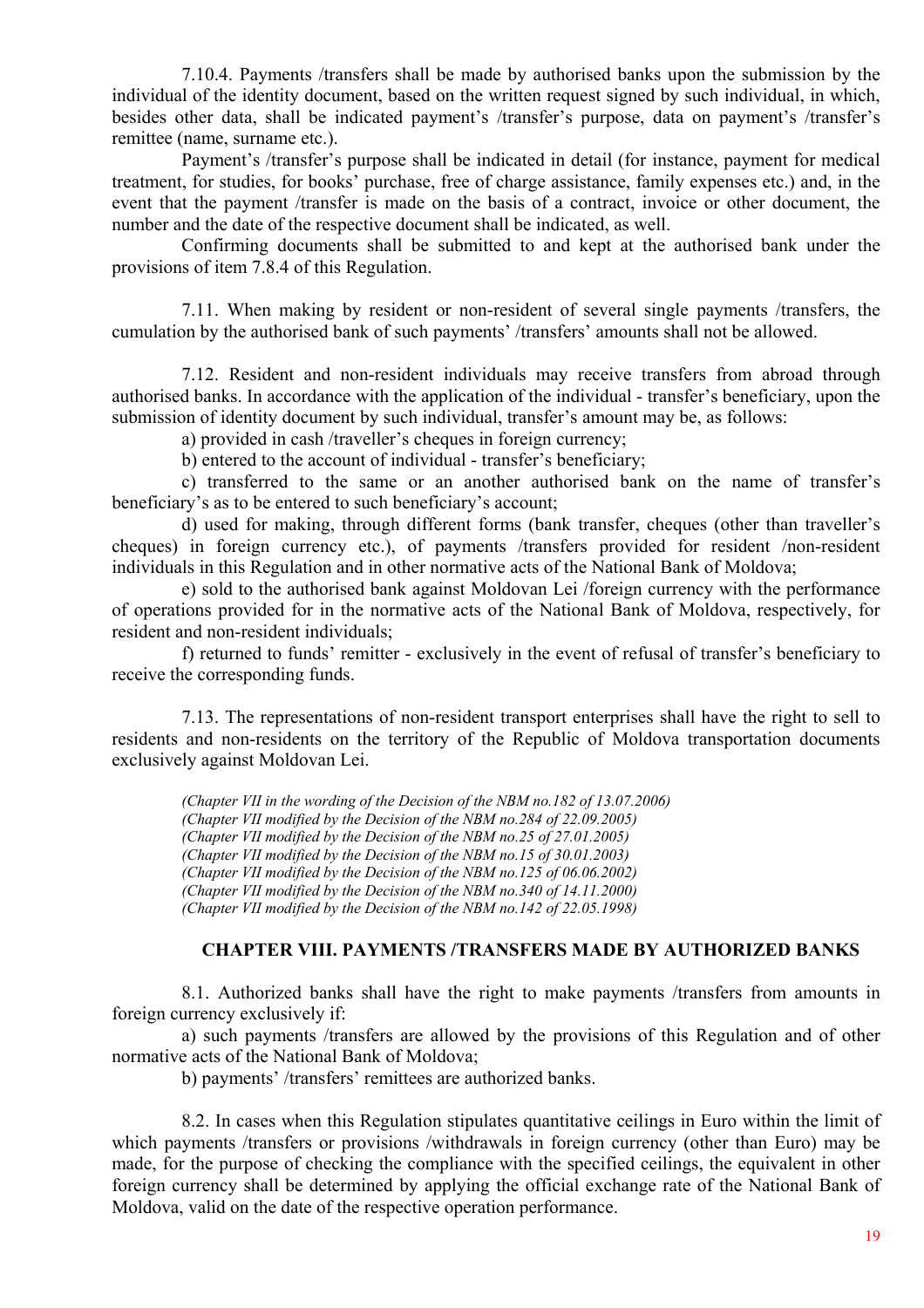In the event that the authorisation /permission of the National Bank of Moldova provides for the performance of foreign exchange operation in one currency and the foreign exchange operation is performed in other currency, the equivalent in such currency shall be determined by applying the official exchange rate of the National Bank of Moldova valid on the date of the respective operation performance.

8.3. Banks shall have the right to extend credits in foreign currency under the provisions of the normative acts of the National Bank of Moldova.

*(Chapter VIII modified by the Decision of the NBM no.182 of 13.07.2006) (Chapter VIII modified by the Decision of the NBM no.284 of 22.09.2005) (Chapter VIII modified by the Decision of the NBM no.111 of 20.05.2004) (Chapter VIII modified by the Decision of the NBM no.15 of 30.01.2003) (Chapter VIII modified by the Decision of the NBM no.125 of 06.06.2002) (Chapter VIII modified by the Decision of the NBM no.340 of 14.11.2000) (Chapter VIII modified by the Decision of the NBM no.142 of 22.05.1998)* 

# **CHAPTER IX. CAPITAL TRANSFER**

9.1. CAPITAL TRANSFER shall mean the totality of operations in foreign currency and /or in Moldovan Lei between residents and non-residents, as well as certain unilateral operations related to the transfer /export of funds into /from the Republic of Moldova, including as follows:

9.1.1. DIRECT INVESTMENTS – making of funds' transfers by the investor with the view of obtaining incomes and /or control over the legal entity in which the investments are made, for the following purposes:

a) establishment of a legal entity /branch with no legal personality integrally belonging to the investor providing the share capital (for entities with share capital) or its equivalent (for entities with no share capital); the increase by the investor of the share capital (or its equivalent) of the existent legal entity /branch with no legal personality, integrally belonging to the investor; integral acquisition of an existent legal entity;

b) participation in a newly established /existent legal entity by making /acquiring of contributions constituting 10% or more of such entity's share capital (for entities with share capital) or of such capital equivalent (for entities with no share capital);

c) construction of buildings or of other real estate, purchase of land, buildings or of other real estate, as well as achieving the rights of use, usufruct and easements over such real estate, necessary for carrying out the activity within direct investment.

9.1.2. PORTFOLIO INVESTMENTS – making of funds' transfers (other than those indicated in item 9.1.1 of this Regulation), with the view of obtaining incomes, for the following purposes:

a) participation in a newly established /existent legal entity by making /acquiring of contributions constituting less than 10% of such entity's share capital;

b) acquisition of financial instruments dealt in on the capital and money markets (for instance, bonds, state securities, certificates of deposit, derivatives etc.).

9.1.3. REAL ESTATE INVESTMENTS – making of funds' transfers (other that those indicated in item 9.1.1 of this Regulation) with the view of construction of buildings or of other real estate, purchase of land, buildings or of other real estate, as well as with the view of achieving the rights of use, usufruct and easements over such real estate, for gain or personal use.

9.1.4. LOANS /CREDITS RELATED TO INTERNATIONAL TRADE – commitments between residents and non-residents deriving from, as follows:

a) loans /credits contracted within transactions of international trade in goods and services (advance payments, payments by instalments in respect of work in progress or payments upon the order of goods' /services' suppliers, as well as payments within a certain period from the delivery of goods /rendering of services);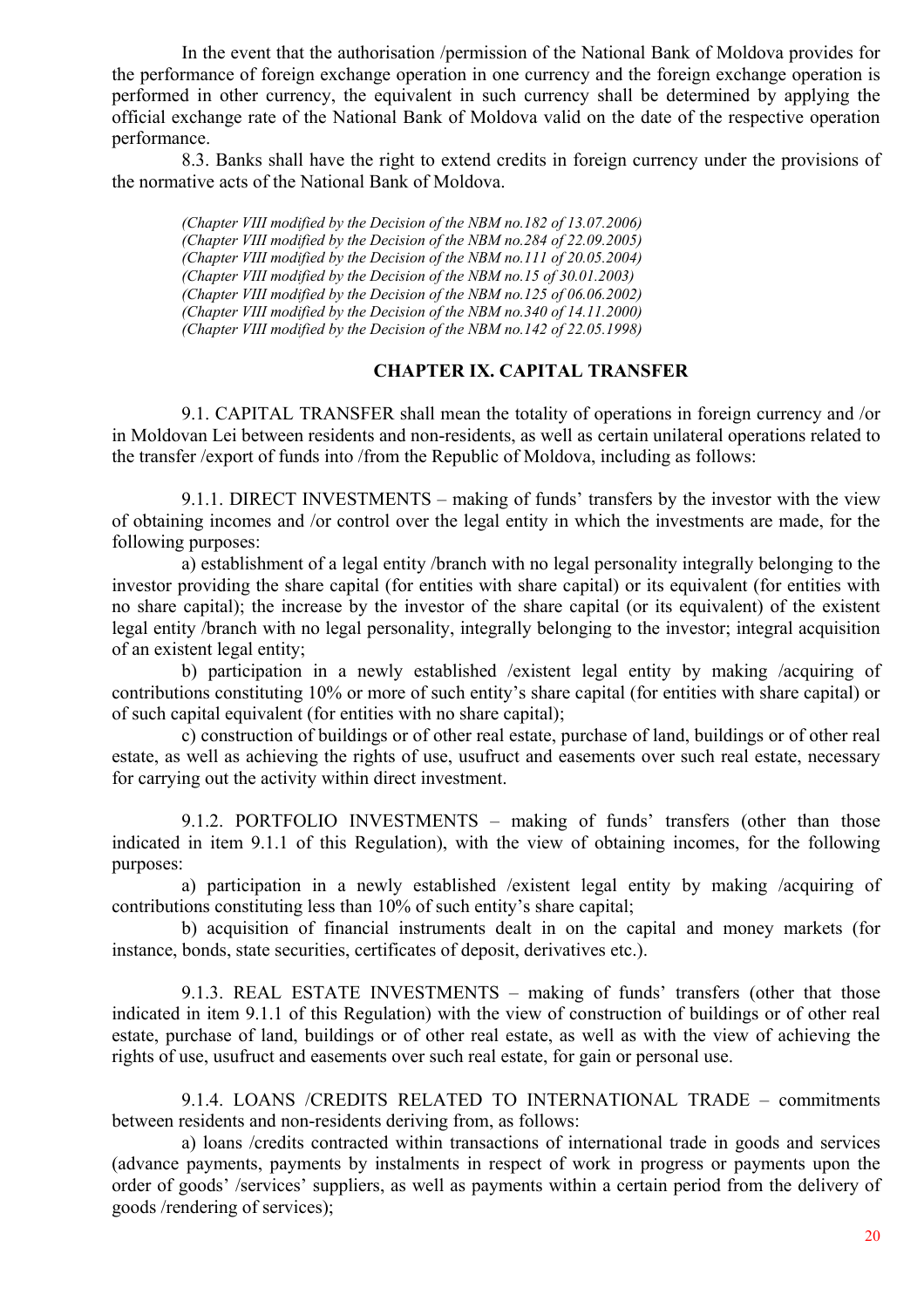b) financing of the transactions mentioned in letter a) in which a resident participates, through loans' /credits' extension by banks and /or institutions specialised in loans' /credits' extension;

c) factoring operations, which have as basis the transactions mentioned in letter a) in which a resident is participates.

9.1.5. FINANCIAL LOANS /CREDITS – commitments between residents and non-residents deriving from reimbursable financing on contractual basis for certain periods (except for the operations indicated in item 9.1.4 letters b) and c) of this Regulation) and implying, as a rule, the payment of interests. This category shall include mortgage loans, consumer credits, as well as financial leasing.

9.1.6. GUARANTEE – conditional commitment assumed by a person towards another person (beneficiary) to fulfil the obligation of a third person in the event that the latter fails to fulfil his /her obligation towards the beneficiary.

9.1.7. OPENING OF ACCOUNTS OF ANY TYPE AND OPERATIONS' PERFORMANCE IN ACCOUNTS - opening with banks and other financial institutions (which have the right to attract deposits and carry out other financial activities) of accounts of any type in Moldovan Lei and in foreign currency and operations' performance in such accounts.

9.1.8. CAPITAL TRANSFERS OF PERSONAL CHARACTER MADE BY INDIVIDUALS:

a) loans from an individual or to an individual;

b) gifts, donations, free of charge assistance;

c) legacies obtained by non-residents from residents or by residents from non-residents;

d) funds' export or transfer abroad by resident individuals who are establishing their permanent residence abroad;

e) funds' import or transfer into the Republic of Moldova by non-resident individuals who are establishing their permanent residence in the Republic of Moldova;

f) payment of immigrants' debts in the country of origin.

# 9.1.9. OTHER OPERATIONS RELATED TO CAPITAL TRANSFER

9.2. Residents shall be obliged to notify to the National Bank of Moldova operations related to capital transfer from non-residents provided for in the Instruction on external commitments (approved by the Decision of the Council of Administration of the National Bank of Moldova no.185 of 13.07.2006).

9.3. Residents shall be obliged to obtain the authorisation of the National Bank of Moldova for performing operations related to capital transfer in favour of non-residents, unless otherwise provided for in the normative acts of the National Bank of Moldova, including in this Regulation.

The authorisation of operations related to capital transfer shall be made according to the procedure established by the normative acts of the National Bank of Moldova. In the event that there are no normative acts of the National Bank of Moldova with regard to the procedure of authorisation of certain operations related to capital transfer, authorisation shall be made by the National Bank of Moldova individually.

9.4. The National Bank of Moldova may provide in its normative acts, including in this Regulation for the following:

a) operations related to capital transfer subject to notification to the National Bank of Moldova or authorisation by the National Bank of Moldova, as well as operations related to capital transfer that may be performed without the notification of the National Bank of Moldova or without the authorisation by the National Bank of Moldova;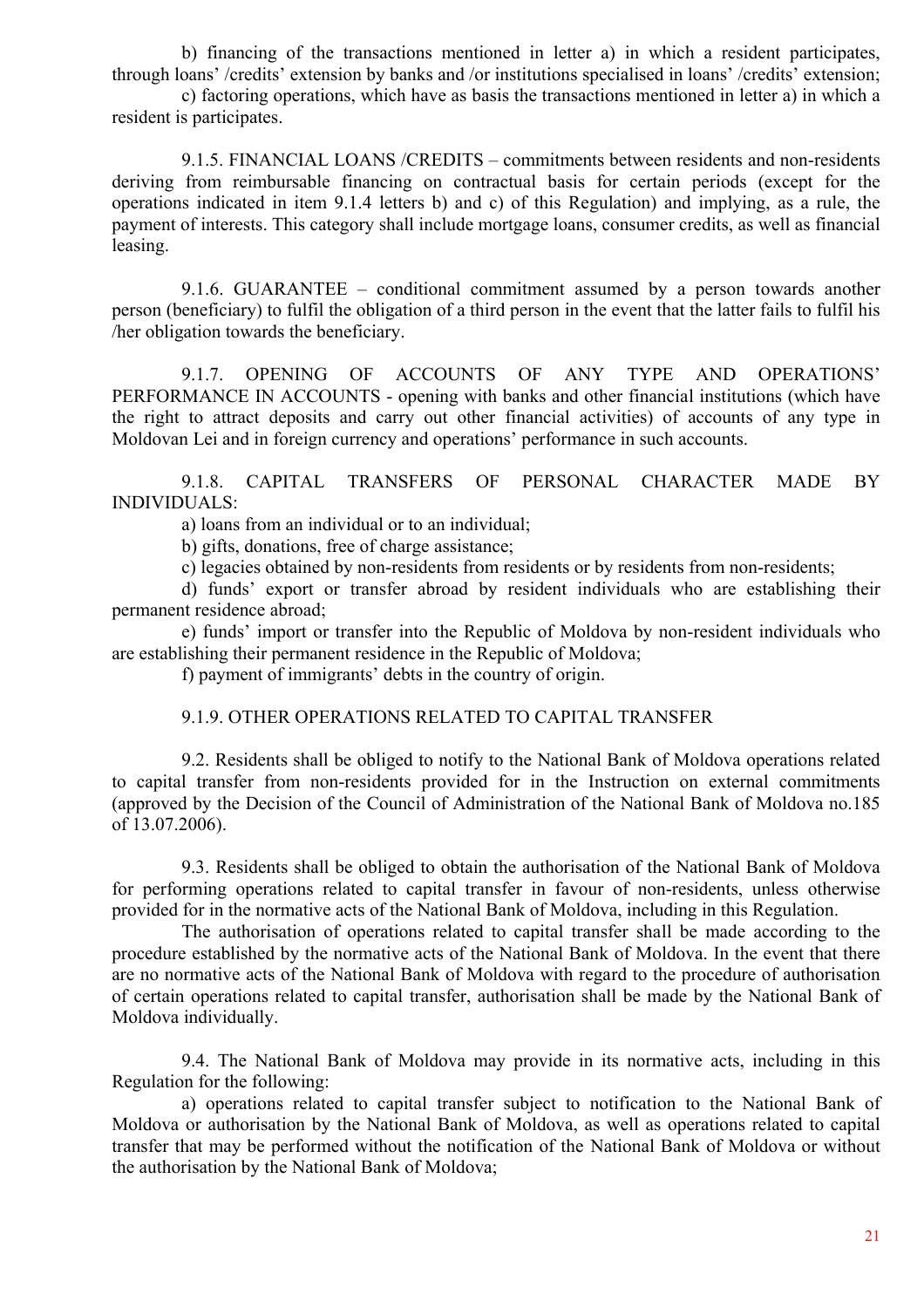b) amount of operation related to capital transfer, the performance of which does not require the notification of the National Bank of Moldova or the authorisation by the National Bank of Moldova;

c) residents' obligation to submit reports on operations related to capital transfer.

9.5. The National Bank of Moldova shall decide on the issue of authorisation or the refusal to issue the authorization taking into account the primary objective of the National Bank of Moldova, stipulated in the Law on the National Bank of Moldova, the current conditions of the monetary, credit and foreign exchange market, the state of the balance of payments of the Republic of Moldova, the provisions of the legislation in force.

9.6. The operations related to capital transfer that can be performed without the authorisation by the National Bank of Moldova are provided for in Attachment no.2 to this Regulation.

*(Chapter IX modified by the Decision of the NBM no.182 of 13.07.2006) (Chapter IX modified by the Decision of the NBM no.284 of 22.09.2005) (Chapter IX modified by the Decision of the NBM no.25 of 27.01.2005) (Chapter IX modified by the Decision of the NBM no.187 of 29.07.2004) (Chapter IX modified by the Decision of the NBM no.278 of 13.11.2003) (Chapter IX modified by the Decision of the NBM no.195 of 07.08.2003) (Chapter IX modified by the Decision of the NBM no.15 of 30.01.2003) (Chapter IX modified by the Decision of the NBM no.125 of 06.06.2002) (Chapter IX modified by the Decision of the NBM no.40 of 15.02.2001) (Chapter IX modified by the Decision of the NBM no.200 of 26.07.1999)*

# **CHAPTER X. OPERATIONS BY CHEQUES AND CARDS**

10.1. The issue of traveller's cheques in foreign currency by authorised banks shall be made in the cases and under the terms provided for in this Regulation and other normative acts of the National Bank of Moldova.

10.2. Authorised banks may issue cheques in foreign currency, other than traveller's cheques in foreign currency, as follows:

a) from accounts in Moldovan Lei and in foreign currency of resident and non-resident individuals and legal entities – observing the provisions of the normative acts of the National Bank of Moldova related to making of payments /transfers from the respective persons' accounts;

b) on the account of funds in Moldovan lei and in foreign currency of resident and nonresident individuals (without bank accounts' opening) - observing the provisions of the normative acts of the National Bank of Moldova related to making of payments /transfers from such persons' accounts.

10.3. Cheques (other than traveller's cheques) in foreign currency, issued by authorised banks, shall be used abroad for the purposes such cheques were issued.

10.4. Authorised banks may issue cards from accounts in Moldovan Lei and in foreign currency both of resident individuals and legal entities and of non-resident individuals and legal entities.

10.5. Resident individuals shall have the right to make payments in favour of non-residents by their cards issued by authorised banks exclusively within operations, which may be performed without the authorisation /notification of the National Bank of Moldova. Resident individuals, except for individuals - holders of entrepreneurial patents, shall not be allowed to make payments within entrepreneurial activity by cards, as well as payments that by their nature are made by resident legal entities.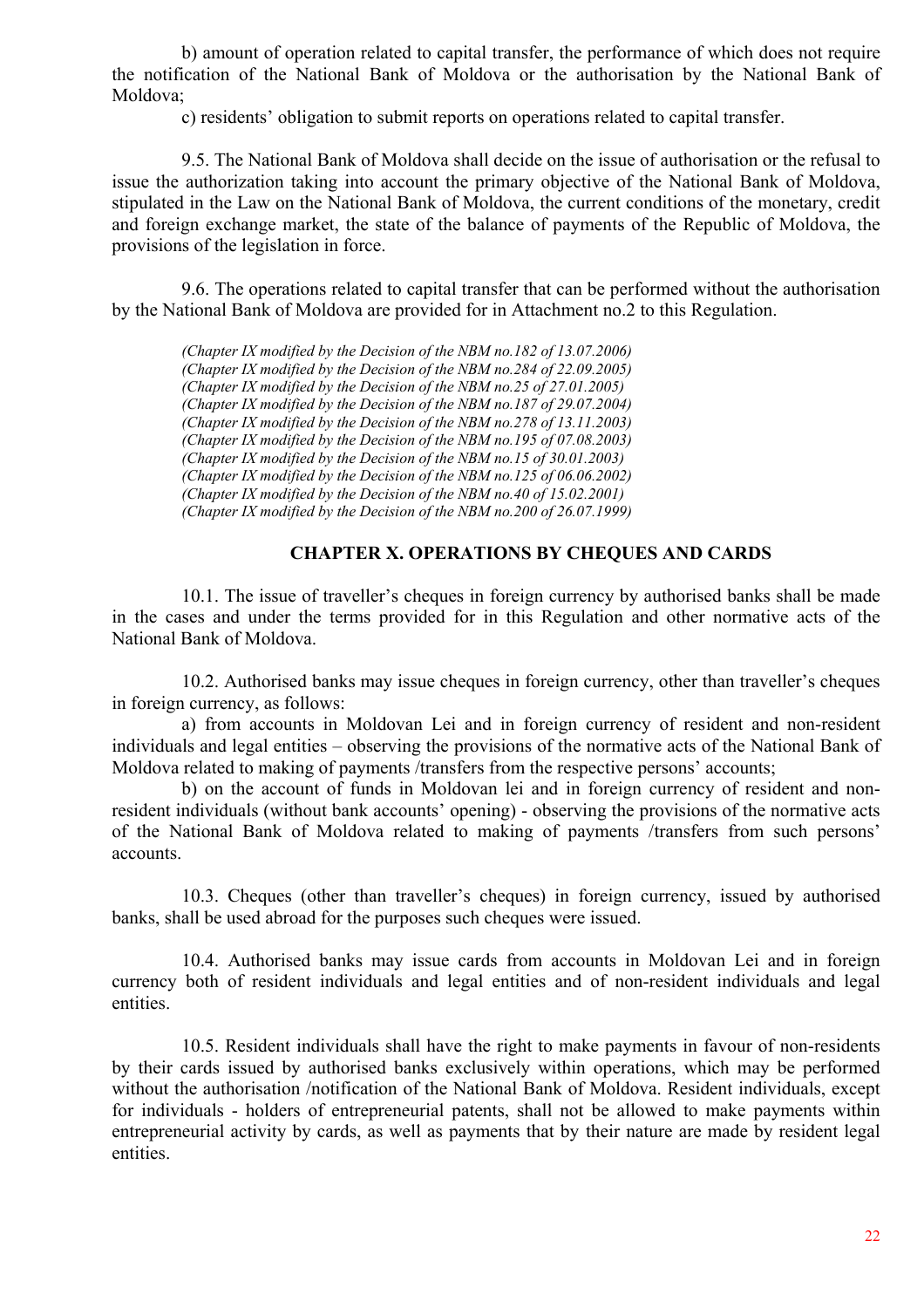10.6. Cards issued by authorised banks from accounts in Moldovan Lei and /or from accounts in foreign currency of resident individuals may be used abroad for the following purposes:

a) withdrawal of cash /traveller's cheques in foreign currency – maximum 10000 Euro /month (or their equivalent);

b) making of non-cash payments at commercial entities (shops, hotels, gas stations etc.).

In the event of issue by authorised banks of several cards on the basis of one of the specified accounts of resident individual, the total amount of withdrawal operations of cash /traveller's cheques in foreign currency, performed by all cards issued on the basis of the same account, shall not exceed the limit indicated in letter a) of this item.

10.7. Resident legal entities shall have the right to make the following payments by cards issued by authorised banks:

a) for the purpose of payment abroad of business trip expenses and of other expenses related to business trips, provided for by the respective Regulation, approved by the Decision of the Government of the Republic of Moldova no.836 of 24.06.2002, with further modifications and completions. The withdrawal of cash /traveller's cheques in foreign currency for such purposes shall be made observing the limit specified in item 10.6 letter a) of this Regulation. In the event of issue of several cards on an individual's name from resident legal entity's account, the total amount of cash /traveller's cheques in foreign currency, provided from all the cards issued on such individual's name, shall not exceed the maximum of 10000 Euro /month (or their equivalent);

b) within current international operations related to payment of goods' /services' import, payment of certain duties, taxes, penalties in favour of non-residents. For the purpose of making such payments, the withdrawal of cash /traveller's cheques in foreign currency by the respective cards shall not be allowed. Resident legal entity shall be obliged to submit to the authorised bank confirming documents (contracts, invoices etc.) no later than 60 calendar days from the date of making of payment by card. The specified documents shall be submitted to and kept at the authorised bank under the provisions of the normative acts of the National Bank of Moldova.

10.8. On the territory of the Republic of Moldova shall not be allowed the provision of cash in foreign currency /traveller's cheques in foreign currency by cards issued by authorised banks from accounts in Moldovan Lei and from accounts in foreign currency of resident legal entities.

10.9. The provision on the territory of the Republic of Moldova of cash in foreign currency and in Moldovan Lei /traveller's cheques in foreign currency by cards issued by authorised banks from non-resident legal entities' accounts in foreign currency and in Moldovan Lei, opened with authorised banks, shall not be allowed, except for the cases when the following conditions are observed simultaneously:

a) the cards are issued from the accounts of the representations indicated in items 1.10.3 – 1.10.5 of this Regulation;

b) the respective cash /traveller's cheques shall be provided for the purposes stipulated in item 5.3.5 letter b) and item 5.5.4 letters b) and c) of this Regulation, observing the requirements provided for in item 5.5.5 of the Regulation.

10.10. The foreign currency received, as a result of trading in goods or rendering of services on the territory of the Republic of Moldova, by cards in favour of commercial entity acting in the Republic of Moldova, shall be purchased by the authorised bank, while the equivalent in Moldovan Lei shall be entered to the current account of the respective commercial entity.

*(Chapter X introduced by the Decision of the NBM no.182 of 13.07.2006) (Chapter X excluded by the Decision of the NBM no.340 of 14.11.2000)*

# **CHAPTER XI. AUTHORIZED DEALERS' OBLIGATIONS**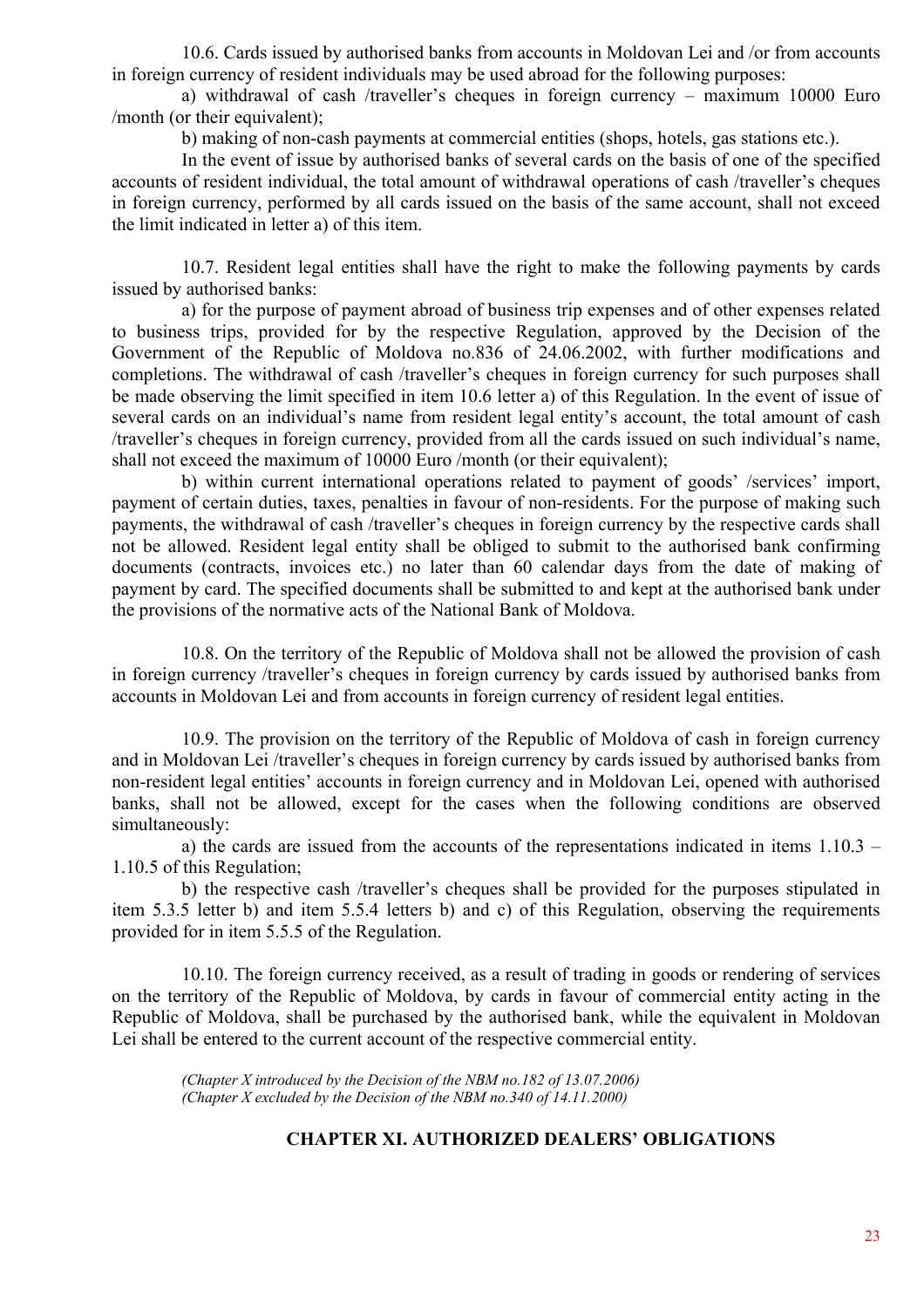11.1. Authorised dealers within the activity thereof shall be obliged to prove conscience and prudence, that any payments, transfers or exchange operations to be performed by residents and nonresidents under the provisions of this Regulation and of normative acts issued on the basis thereof.

11.2. When purchasing and selling foreign currency from residents and non-residents, authorized banks shall be obliged not to exceed the limits of open foreign exchange position, established by the National Bank of Moldova.

11.3. All authorized dealers shall be obliged to submit to the National Bank of Moldova reports on foreign exchange operations under the conditions established by the National Bank of Moldova.

11.4. Authorized banks shall be obliged to perform, within the limits of their competence, the control on observance by residents and non-residents of the provisions of this Regulation, as well as of other normative documents elaborated by the National Bank of Moldova.

11.5. Authorized dealers shall be obliged, within the activity thereof, to comply with the provisions of the Law on Anti Money Laundering and Terrorism Financing (no.633-XV of 15.11.2001).

11.6. Authorized dealers shall be obliged to inform the clients thereof about the norms set to the import into /export from Republic of Moldova of foreign currency /Moldovan Lei, as well as pay attention to the possible restrictions on import into /export from other states of foreign currency /Moldovan Lei, established by the legislation of these states.

*(Chapter XI modified by the Decision of the NBM no.182 of 13.07.2006) (Chapter XI completed by the Decision of the NBM no.278 of 13.11.2003) (Chapter XI completed by the Decision of the NBM no.125 of 06.06.2002)*

# **CHAPTER XII. EFFECTIVENESS**

This Regulation shall come into effect as of January 17, 1994.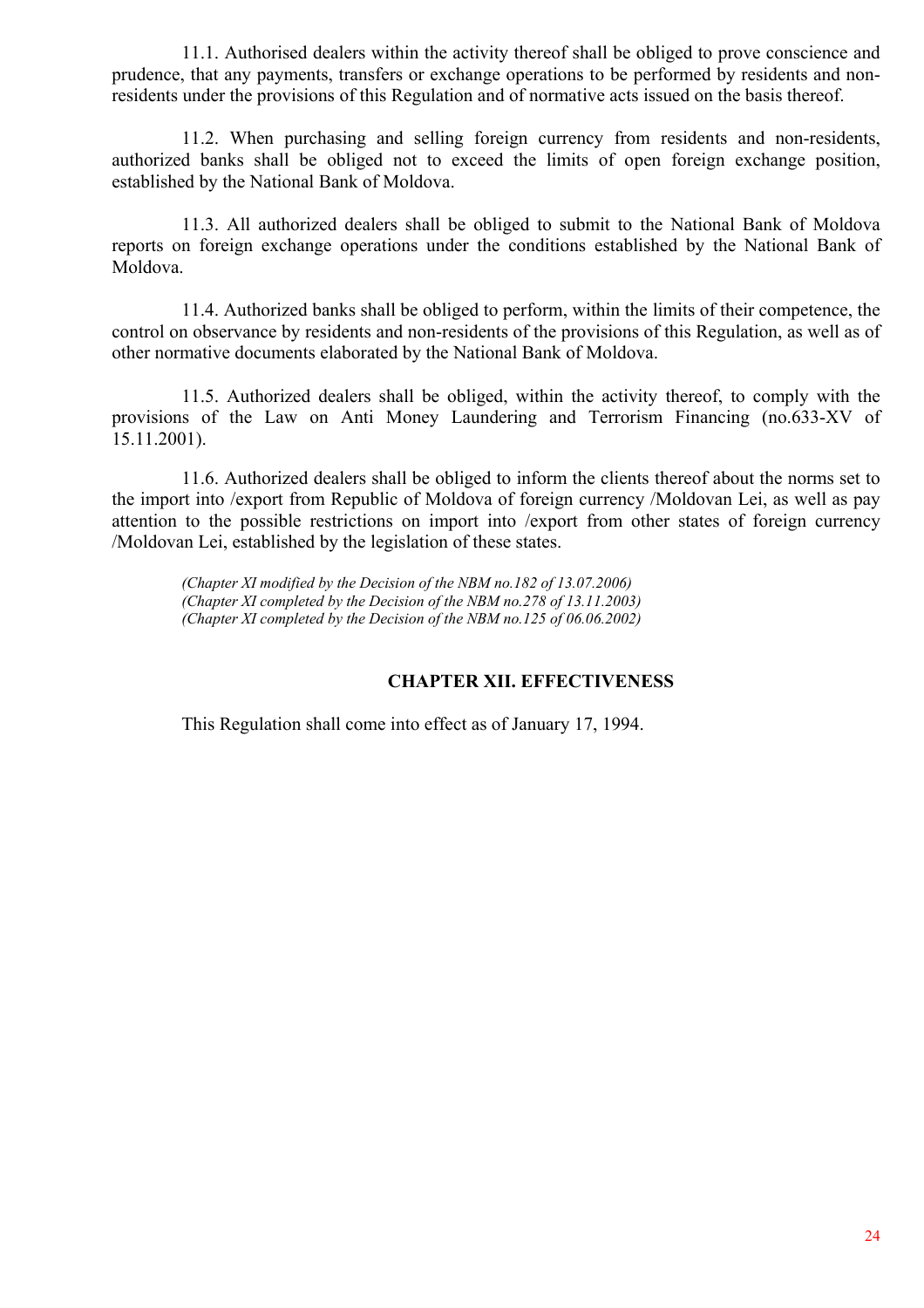# **List of free convertible currencies used for the purposes of foreign exchange regulation on the territory of the Republic of Moldova**

- 1. Euro
- 2. Pound Sterling
- 3. Swiss Franc
- 4. Danish Krone
- 5. Iceland Krona
- 6. Norwegian Krone
- 7. Swedish Krona
- 8. US Dollar
- 9. Canadian Dollar
- 10. Australian Dollar
- 11. New Zealand Dollar
- 12. Japanese Yen
- 13. SDR

*(Attachment no.1(2) completed by the Decision of the NBM no.284 of 22.09.2005) (Attachment no.1(2) in the wording of the Decision of the NBM no.309 of 22.11.2001) (Attachment no.1(2) in the wording of the Decision of the NBM no.340 of 14.11.2000) (Attachment no.1(2) modified by the Decision of the NBM no.200 of 26.07.1999)*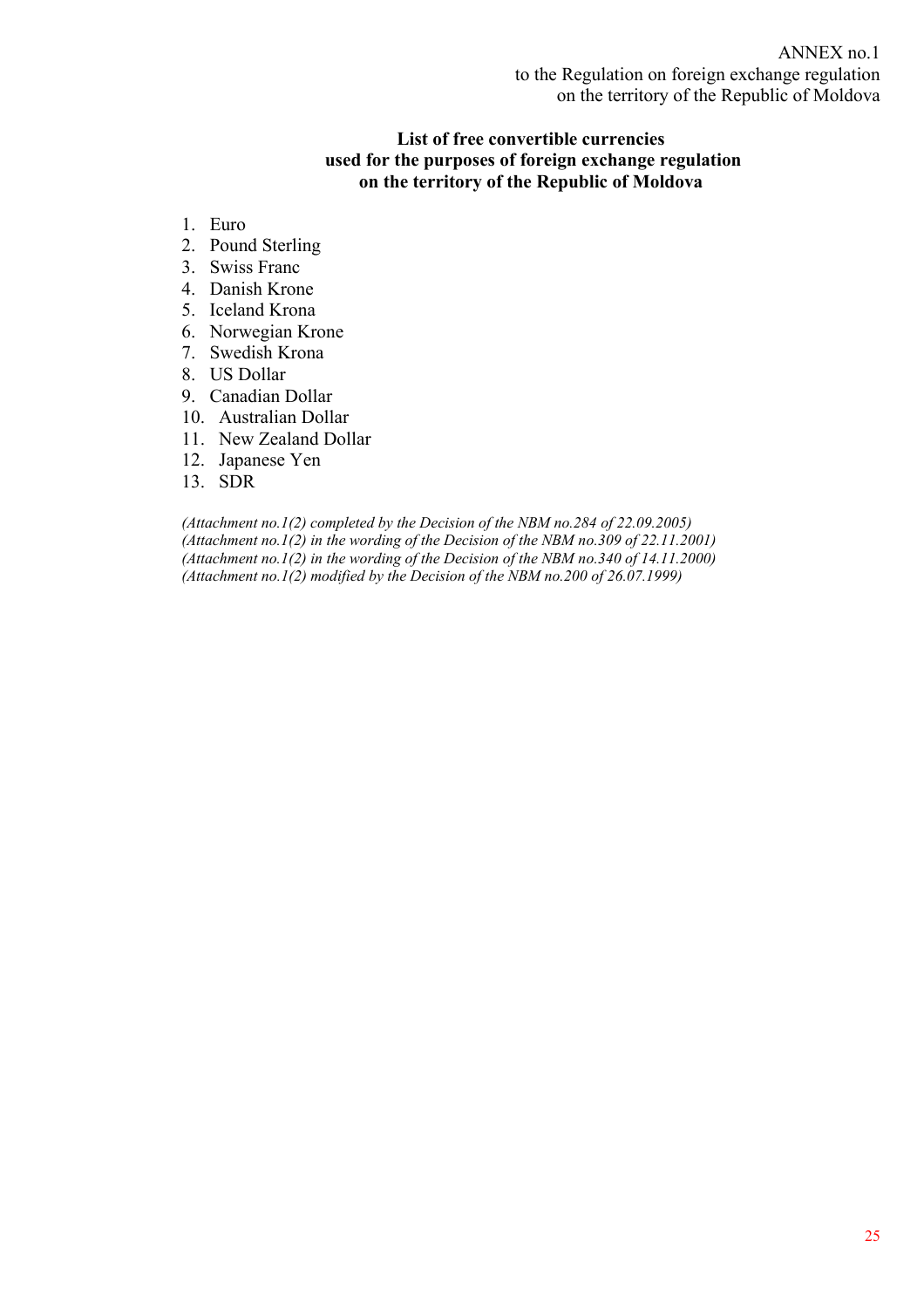# **Operations related to capital transfer, which may be performed without the authorization by the National Bank of Moldova**

The following operations related to capital transfer may be performed without the authorisation by the National Bank of Moldova:

a) performance by residents of operations related to capital transfer on the account of national public budget means;

b) opening by residents of accounts abroad and performance of operations in such accounts – in the cases provided for by the Instruction on opening of accounts abroad (approved by the Decision of the Council of Administration of the National Bank of Moldova no.279 of 13.11.2003, with further modifications and completions);

c) making by residents of direct, portfolio, real estate investments – in the cases provided for by the Instruction on making of capital transfers in the form of investments (approved by the Decision of the Council of Administration of the National Bank of Moldova no.186 of 29.07.2004, with further modifications and completions);

d) extension by residents of loans /credits and guarantees - in the cases provided for by the Instruction on external commitments (approved by the Decision of the Council of Administration of the National Bank of Moldova no.185 of 13.07.2006);

e) making by the resident individual of a single transfer abroad in favour of a non-resident individual /legal entity in the form of donation without the submission of confirming documents in the amount not exceeding 1000 Euro (or their equivalent):

f) transfer abroad of funds belonging under property right to resident individuals establishing their permanent residence abroad;

g) transfer of funds obtained by non-residents in the form of legacy from residents;

h) making by resident legal entity, under the legislation in force, of a single transfer abroad in favour of a non-resident individual /legal entity in the form of donation in the amount not exceeding 1000 Euro (or their equivalent);

i) payment of immigrants' debts in the country of origin;

j) in other cases provided for by the normative acts of the National Bank of Moldova.

*(Attachment no.2 in the wording of the Decision of the NBM no.182 of 13.07.2006) (Attachment no.2 modified by the Decision of the NBM no.187 of 29.07.2004) (Attachment no.2 modified by the Decision of the NBM no.111 of 20.05.2004) (Attachment no.2 modified by the Decision of the NBM no.278 of 13.11.2003) (Attachment no.2 modified by the Decision of the NBM no.195 of 07.08.2003) (Attachment no.2 modified by the Decision of the NBM no.15 of 30.01.2003) (Attachment no. 2 introduced by the Decision of the NBM no.125 of 06.06.2002)* 

*(Attachment no.3 excluded by the Decision of the NBM no.340 of 14.11.2000)*